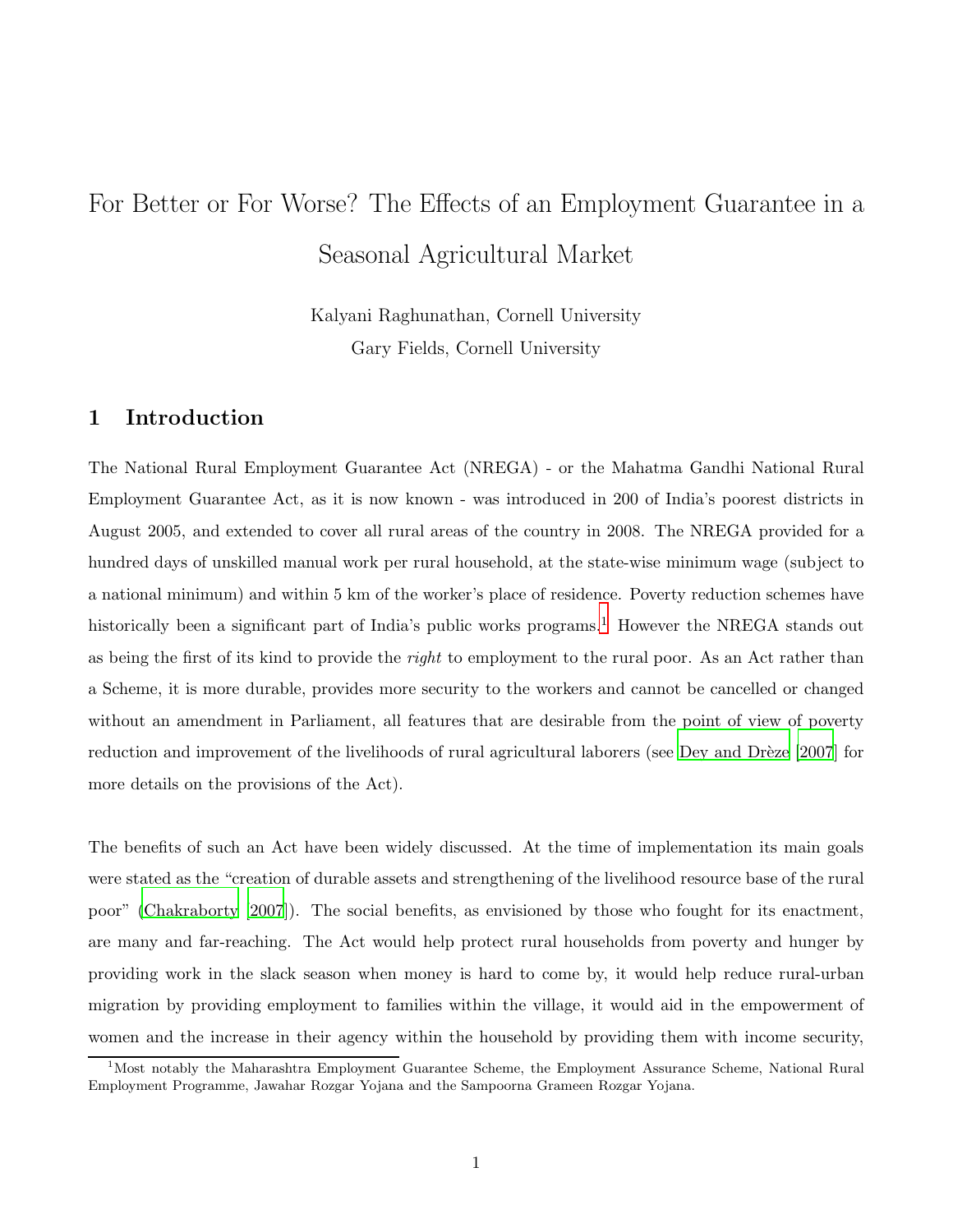and so on (for more details, see [Khera \[2011](#page-27-2)]).

This paper develops a theoretical framework to study the effects of the introduction of such an employment guarantee on labor market outcomes, and delivers the interesting and somewhat counter-intuitive result that the introduction of such an Act could potentially have negative consequences on the welfare of workers. It builds a model of a two-period seasonal agricultural market, a slack season followed by a peak season (see [Johnson \[2009](#page-27-3)] and [Basu \[2013](#page-27-4)] for a similar segregation) and models intertemporal spillovers between the two periods. The spillovers are of the productivity kind, as the amount of labor hired in the slack period to till the land or sow the seeds affects the size and the quality of the peak season crop, and hence the marginal productivity of the peak season labor employed.

In India there are generally two seasons of planting throughout the year, the rabi and the kharif crops.<sup>2</sup> There is considerable variation in these two crop cycles depending on the region in question, if nothing else then because the monsoon arrives in different parts of the country at different points of time. What is common across most agricultural markets though is the fluctuation of periods of intense activity with periods of inactivity. The harvest season is the busiest period of time in the whole year, with farmers who own land finding it necessary to hire in as much labor as they can find in order to bring the harvest in in a timely fashion. The slack season consists of some work on the land in the form of weeding, irrigating, and preparing the land for the next season, but by and large the period between the planting of the crop and its maturity is when workers struggle to find employment.

An employment guarantee scheme like the NREGA is seen to provide two types of benefits - transfer benefits, which come from increasing the worker's income, and the stabilization benefits, that come from smoothing the income flow over time, especially when the markets exhibit considerable seasonality [\(Ravallion \[1990](#page-28-0)]). The stabilization benefit makes it more desirable to have the employment guarantee in the off-peak or lean season, which seems to be when most of the demand for public works occurs. Empirical calculations of the magnitude of the direct transfer benefits from the program by [Jha et al.](#page-27-5) [\[2012](#page-27-5)] and [Imbert and Papp \[2011](#page-27-6)] find that though these benefits are not that large, they are higher for the poor and for those with small land-holdings and help redistribute income from the larger households

 $2$ The rabi (winter) crops are sown just after the monsoon season and harvested in winter, and the main crops grown in this season include wheat, barley, peas, gram and mustard. The kharif (autumn) crops are generally sown at the start of the monsoon and harvested sometime in October, and include crops like millet, sorghum, maize, sugarcane, peanuts, sunflowers and soybeans. Rice is the main kharif crop.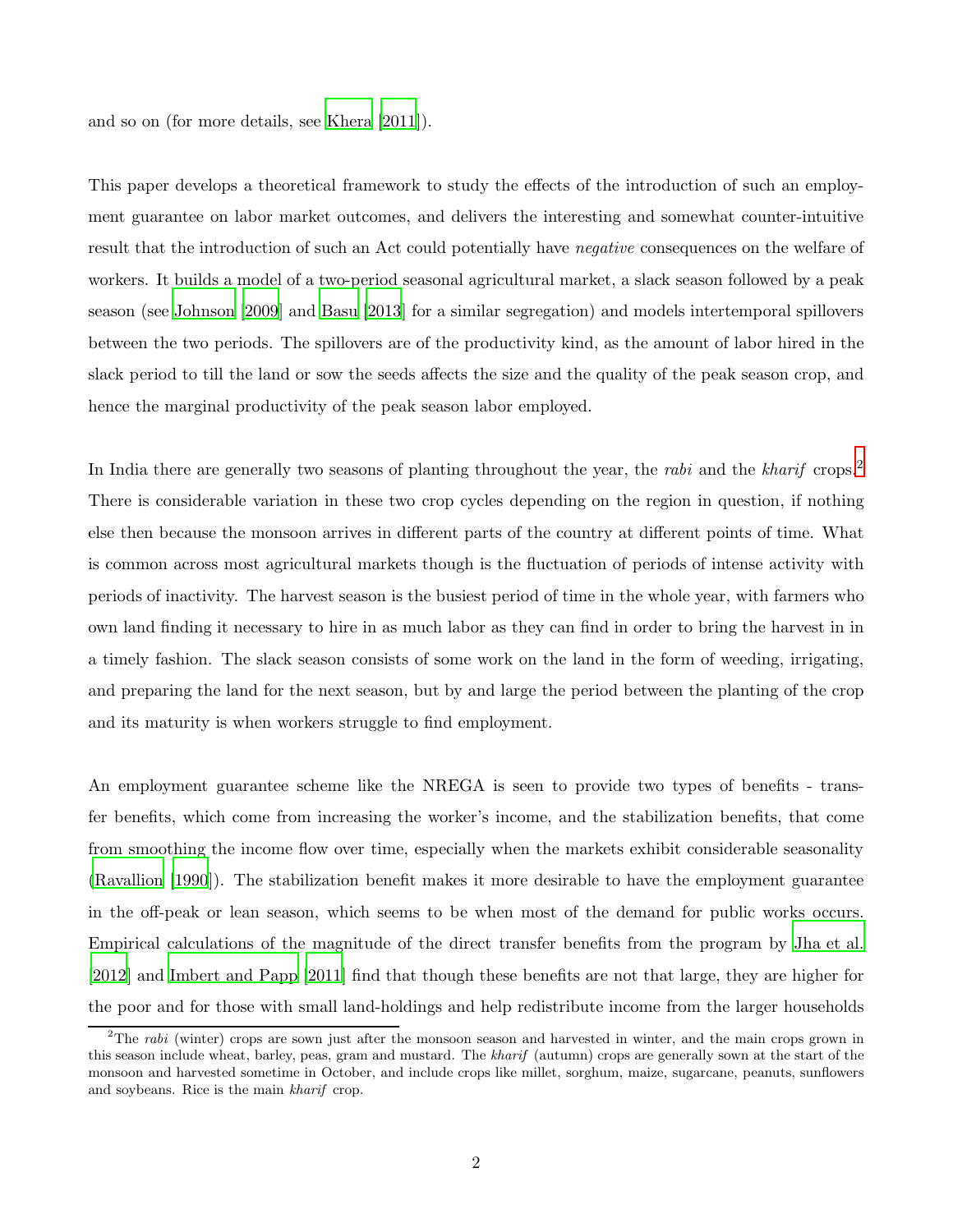(the land-owners and net buyers of labor) to the smaller households (net suppliers of labor). Based on NSS employment and wage data [Imbert and Papp \[2011](#page-27-6)] show that the welfare effects may be negative for richer households.

There is nothing in the operational guidelines that dictates that the NREGA works only be undertaken in the slack season. However many districts implement these works only in the off-peak seasons (see [Imbert and Papp \[2011](#page-27-6)]). In some cases this is driven by demand, in some by lobbying by farmers, who need laborers during the peak season. In some cases, as in Andhra Pradesh, it is even imposed by the state through 'work calendars', which are in violation of the NREGA guidelines [\(Johnson \[2009](#page-27-3)]).<sup>3</sup> Whatever the reason, it seems to be a fairly widespread phenomenon. I follow [Basu \[2013](#page-27-4)] in incorporating this feature by assumption.

The model developed in this paper is that of a competitive labor market, in order to keep the analysis simple. Many studies of Indian labor markets remark on the high levels of involuntary unemployment in the slack season (see Drèze and Mukherjee [1989], [Bardhan \[1979](#page-27-8)]), suggesting that markets in fact do not clear and that on the whole wages are rigid downward in the slack season. Several explanations have been discussed for this, for example theories of peasant resistance to wage cuts or implicit collusion on the part of the workers, nutrition-based efficiency wages, and the pegging of casual labor wages to those of permanent (tied) laborers. [Swamy \[1997](#page-28-1)] and [Ghose \[1980](#page-27-9)] provide empirical tests of the latter two explanations, while [Mukherjee and Ray \[1992\]](#page-28-2) build a theoretical framework to model the first phenomenon and then test it using data from Palanpur. In this model the stylistic fact of involuntary unemployment is incorporated through the slightly unsatisfactory but simple tool of a worker reservation wage.

Table [1](#page-3-0) shows the distribution of primary occupations for a sample of villagers from 10 districts in the large north and central Indian states of Jharkhand, Chattisgarh, Rajasthan, Bihar, Madhya Pradesh and Uttar Pradesh.<sup>4</sup> These are some of the poorest regions in the country and the people interviewed were selected only from among those working for the NREGA (drawn at random from the worksite attendance sheets), so this sample is not representative. With this caveat, however, it is interesting to look at the figures. The primary occupation of more than half the sample is casual labor, followed by self-employment in agriculture. More than 90% of the population is covered by these two occupations. Table [2](#page-3-1) shows the

 $3$ The guidelines say that work should be provided whenever it is demanded, so restricting work to certain seasons of the year is not permitted under the provisions of the Act.

<sup>4</sup>Districts covered: Palamu, Surguja, Dungarpur, Badwani, Sitapur, Araria, Koderma, Kaimur, Sirohi and Sidhi.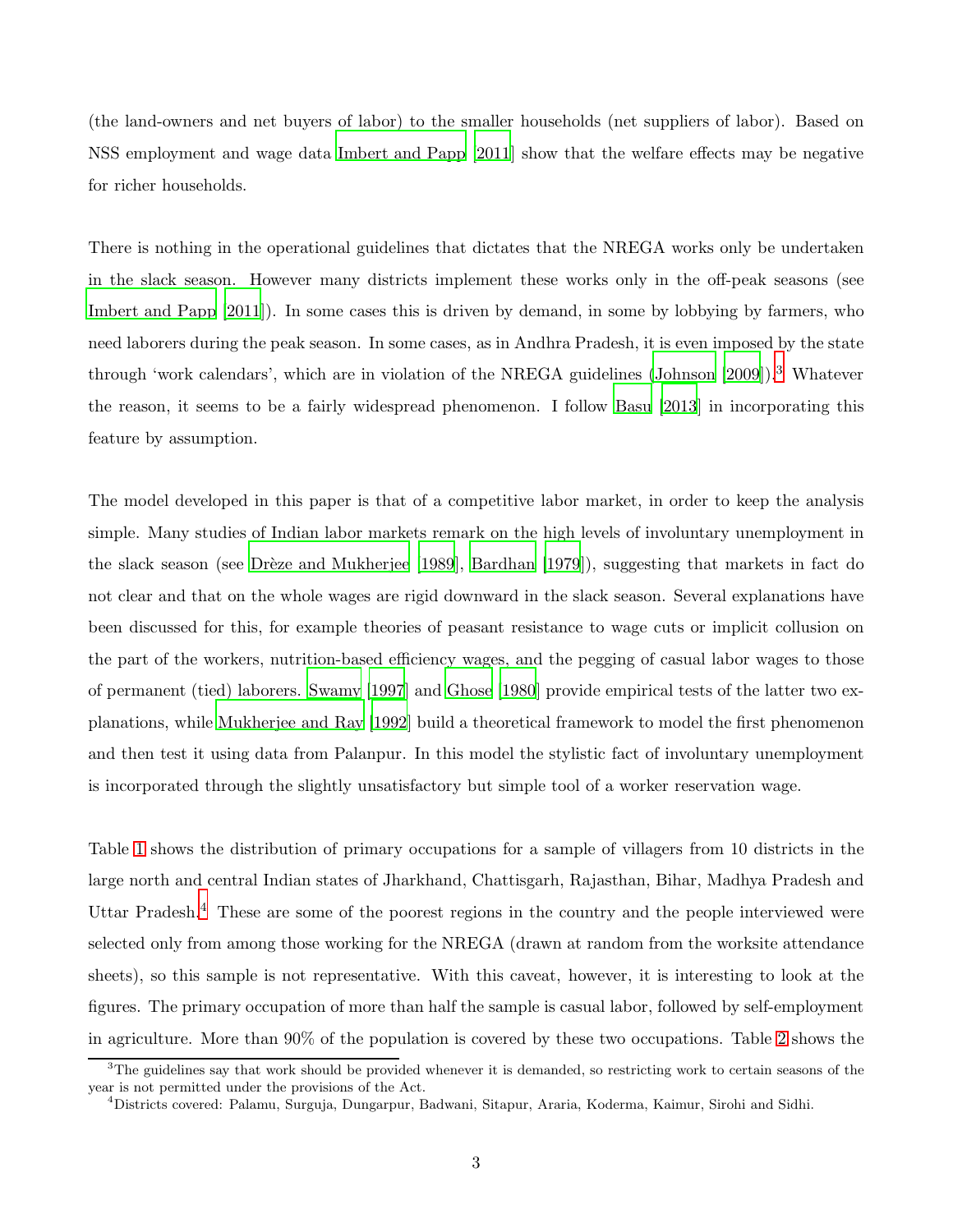<span id="page-3-0"></span>

| Occupation                        | Freq. | Percent | Cum.  |
|-----------------------------------|-------|---------|-------|
| Casual Labor                      | 560   | 53.03   | 53.03 |
| Self-employment (agriculture)     | 411   | 38.92   | 91.95 |
| Self-employment (non-agriculture) | 30    | 2.84    | 94.79 |
| Regular Employment                | 8     | 0.76    | 95.55 |
| Other                             | 43    | 4.07    | 99.62 |
| Unclear                           | 4     | 0.38    | 100   |
| Total                             | 1056  | 100     | 100   |

Table 1: Occupational Statistics - Primary Occupation

<sup>a</sup> Source: Survey data obtained from Jean Drèze and Reetika Khera, surveys supported by the Centre for Development Economics, Delhi School of Economics.

| Occupation                        | Freq. | Percent Cum. |       |
|-----------------------------------|-------|--------------|-------|
| Casual Labor                      | 203   | 92.27        | 92.27 |
| Self-employment (non-agriculture) | 13    | 5.91         | 98.18 |
| Regular Employment                |       | 0.45         | 98.63 |
| Other (specify)                   | 3     | 1.37         | 100   |
| Total                             | 220   | 100          | 100   |

<span id="page-3-1"></span>Table 2: Secondary Occupation of Self-employed Agricultural Workers

<sup>a</sup> Source: Survey data obtained from Jean Drèze and Reetika Khera, surveys supported by the Centre for Development Economics, Delhi School of Economics.

secondary occupation for those who stated self-employment in agriculture as their primary occupation (not everyone has a secondary occupation) and as can be seen from the table, more than 92% reported casual labor. Regular contractual agreements between farmers and laborers seem to be uncommon, at least in this sample.

The following sections of this paper are organized as follows. Section [1.1](#page-3-2) discusses previous studies of employment guarantees. Section [2](#page-4-0) lays out the basic features of the model that Section [3](#page-6-0) and [4](#page-12-0) develop. Section [5](#page-20-0) provides a numerical example of the welfare effects. Section [6](#page-25-0) discusses the caveats, and then Section [7](#page-26-0) concludes.

### <span id="page-3-2"></span>1.1 Studies of Employment Guarantees

There have been a large number of studies of how public works programmes should be designed in order to achieve maximum efficiency, however there has not been a lot of focus on the effects the introduction of such schemes can have on agricultural wages and prices. One paper which does discuss the market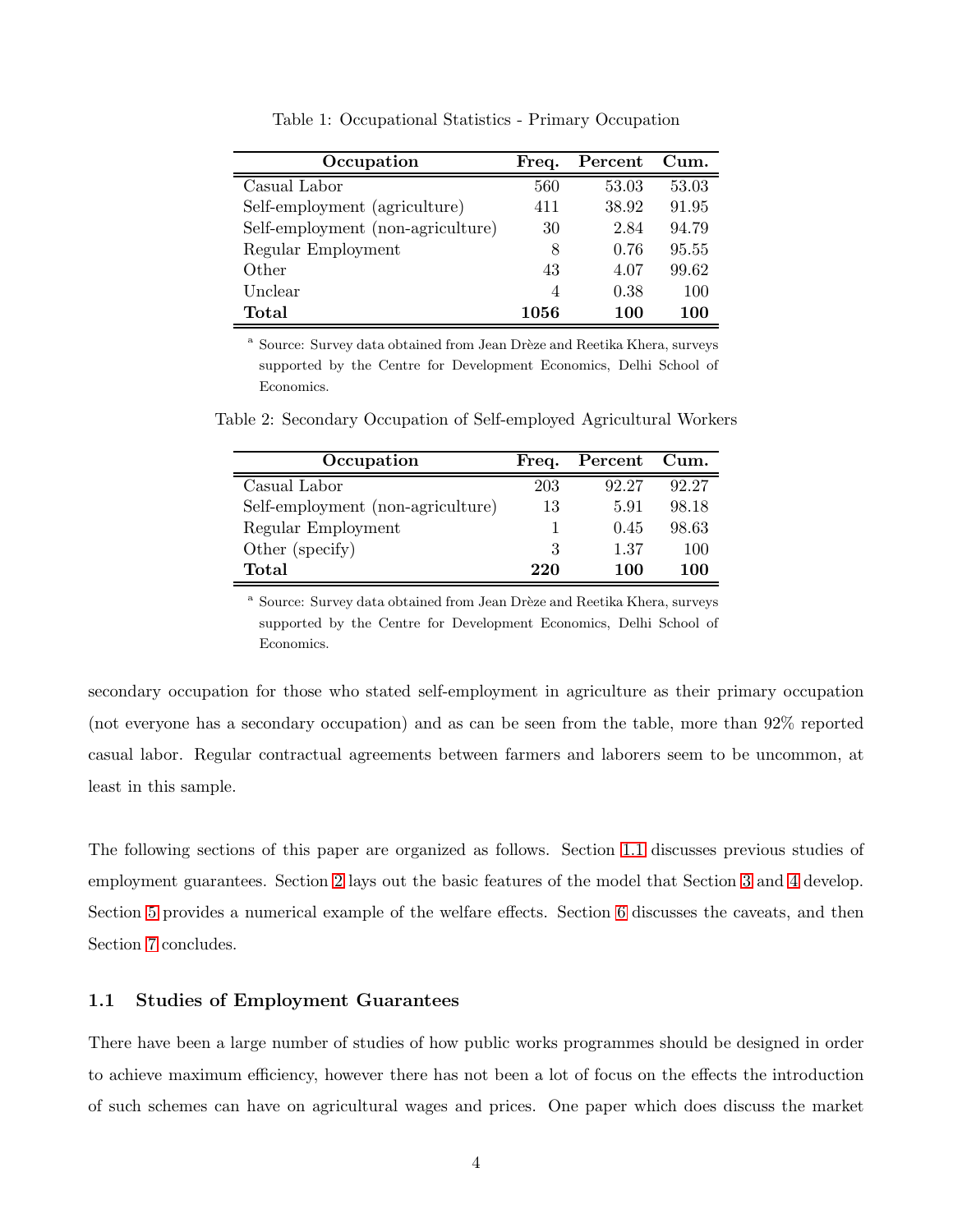responses to public works programmes and which tries to characterize the situations under which such a relief program actually increases the worker's welfare is [Ravallion \[1990\]](#page-28-0). He shows that the introduction of an employment guarantee programme can put an upward pressure on agricultural wages, and hence reduce the demand for agricultural labor, and emphasizes that even a rural works programme that hires only unemployed workers can have an effect on wages and employment elsewhere in the economy. In the setup of the model in this paper, I find that such a program can actually have ambiguous effects on worker welfare due to intertemporal spillovers.

Using NSS data, [Imbert and Papp \[2011](#page-27-6)] find an increase in public employment and in the average daily earnings of casual laborers as a result of the program, but the increase is highly seasonal and is mostly confined to the lean season with low rainfall. They find also that the introduction of the program leads to a fall in the fraction of days spent on private work. In their study of households in Andhra Pradesh, [Ravi and Engler \[2009](#page-28-3)] find that while the program initially attracted non-agricultural labor, over time there was a shift towards households that would have participated in agricultural labor had the guarantee not existed. In their words "this suggests broader labor market distortions where NREGS is not just viewed as an employment assurance during the slack agricultural season but as an alternative to agricultural labor work". In some sense these 'broader labor marker distortions' are being discussed in this paper.

[Basu et al. \[2009](#page-27-10)] model the Employment Guarantee Scheme (EGS) as a 'wage-access pairing" - i.e. a combination of the wage offered and the ease with which a worker can avail of the guarantee (for example, the distance to the workplace). Depending on the levels of wage and access they show that the EGS can either raise or lower private employment, leading to a non-monotonicity in the relationship between the EGS wage and private employment for a given level of access, or between EGS access and private employment keeping wage constant. Finally [Basu \[2013\]](#page-27-4) builds on the same basic theoretical framework as in [Mukherjee and Ray \[1995](#page-28-4)]. He models the impact of an EGS in a market with inter-seasonal tied labor contracts, and shows that technological change and productivity increases are more effective in improving worker welfare than increases in the wages paid at the employment guarantee program.

## <span id="page-4-0"></span>2 The Basic Features of the Theoretical Model

This paper is attempting to go from empirical observations to a simple theory, rather than to come up with predictions that can be tested in the Indian rural labor market. To this end, it attempts to incor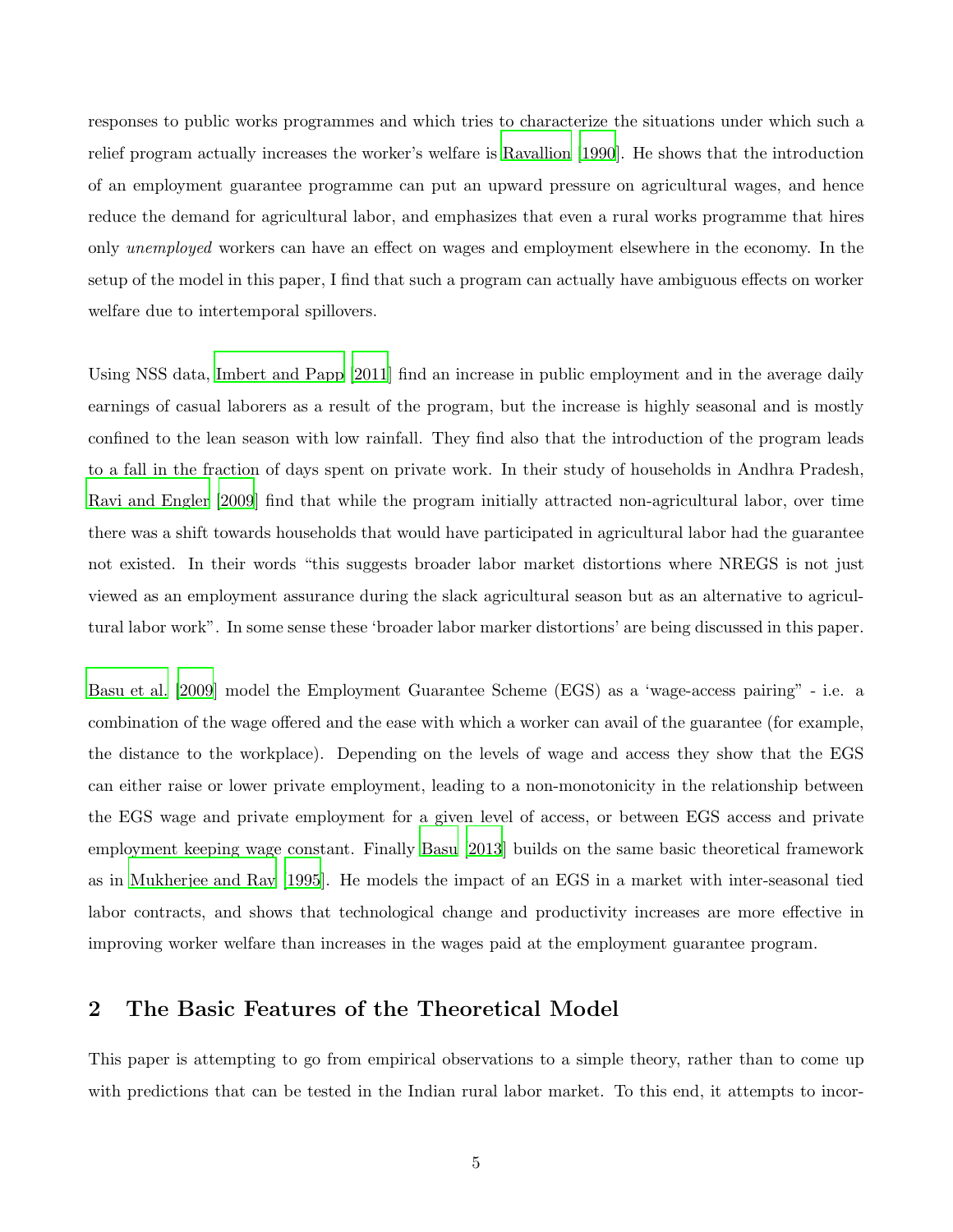porate by construction a number of the core features of Indian labor markets which have been found in many different studies.

The first big assumption regards seasonality. In this model, the agricultural market is characterized by two seasons - a slack (or lean) season, and a peak season. The peak season is the busiest time of the year. Activities undertaken in the peak season involve ploughing the land, sowing the seed for the crop to be grown, harvesting the grown crop, transporting the grain to the nearby market, and finally selling it at the end of this process. Studies have shown that the peak season labor market is at or close to full employment, and that is how it will be modeled in the next section.

The slack season, on the other hand, is the part of the year when there is not much work to be done on the farms. It consists largely of the time between the sowing of the crop and its maturation. During this period some amount of labor is required for irrigation, weeding and the application of fertilizer to the crops - in general, tending to the well-being of the plants in their growing phase - however there are not a large number of tasks to be conducted. Thus the slack season will be characterized by involuntary unemployment in the model to follow.

In reality these two seasons do not follow one another in a neat chronological order, however for ease of exposition we will assume here that there is a clear timeline. The way it is modeled here the slack season comes first and is followed by the peak season. We also assume that at the end of the peak season the cycle starts afresh, so it will suffice to study only one single year of two seasons.

The remaining 'stylized facts' of the Indian labor market that this paper will incorporate include the following:

- 1. The main source of labor for the farmers is casual labor, where workers are generally hired on a day-to-day basis.
- 2. The village labor markets are largely closed, with laborers searching for employment within their own villages and rarely (if ever) migrating to nearby villages in search of work.
- 3. The daily wage is uniform across workers within a particular season, regardless of their skill level.
- 4. There are a large number of employers, and a large number of laborers.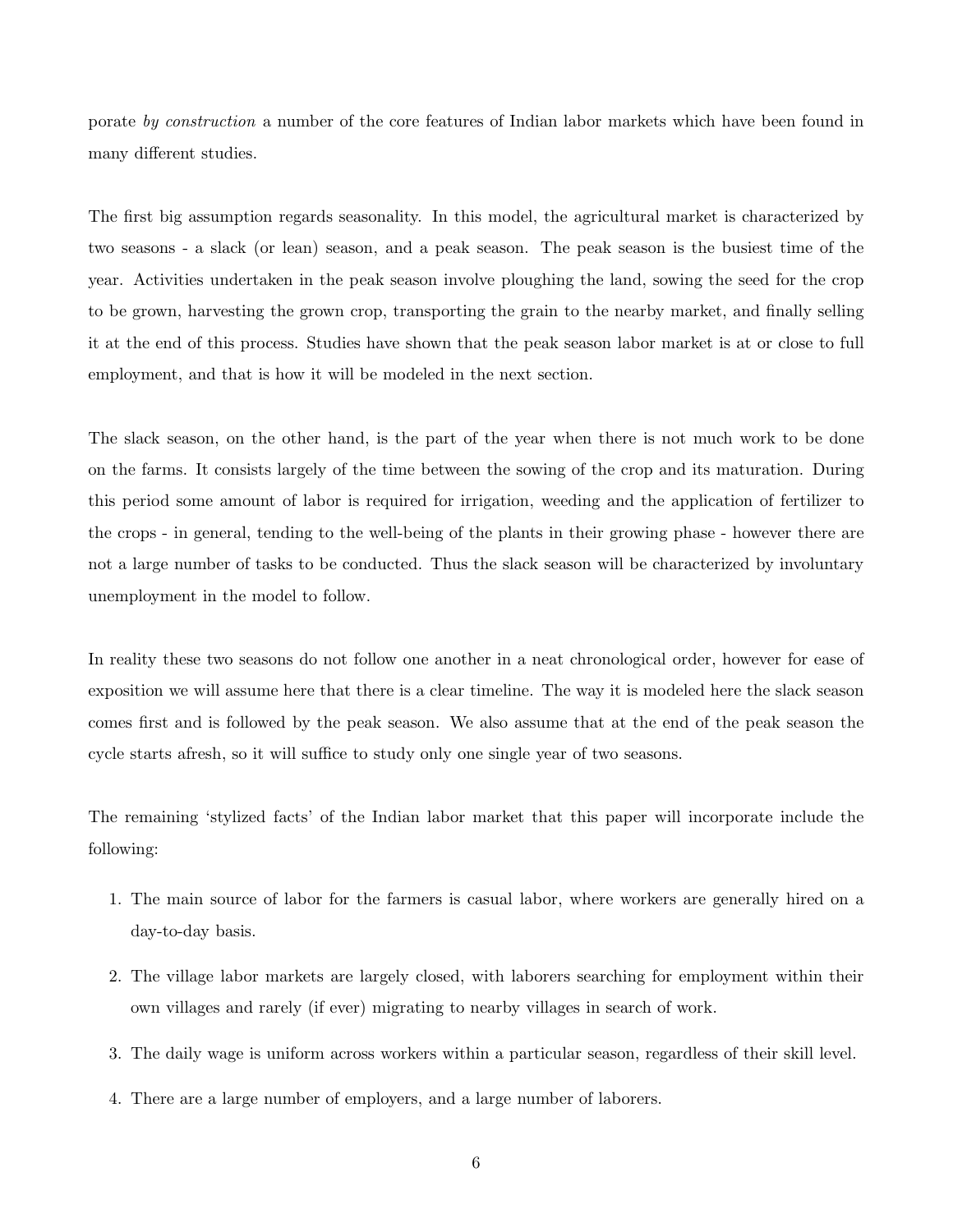<span id="page-6-1"></span>

| Average Wage $(Rs/day)$ | Women Men |     |
|-------------------------|-----------|-----|
| Statutory Minimum wage  | 88*       | 88* |
| Agricultural Work       | 47        | 53  |
| Other casual labor      | 58        | 71  |
| NREGA work              | 85        | 85  |

Table 3: Wages of Sample Workers

<sup>a</sup> Source: Reproduced from table 4.1 of [Khera \[2011](#page-27-2)].

\* Unweighted average of the state minimum wages in the six survey states

The last stylized fact that has not been discussed already is that at the time of the introduction of the NREGA, the slack season agricultural wage was typically lower than the stipulated minimum wage workers were entitled to under the Act. This is borne out both by our own field observations, as well as survey data. For example, Table [3,](#page-6-1) reproduced from [Khera \[2011\]](#page-27-2), shows that at the time of the introduction of the act, the NREGA wage was considerably higher than the average wages for any other agricultural or casual work for both men and women. While this is data drawn from a small sample of workers in only six states, it is suggestive of the wedge between the going wage in the absence of the employment guarantee, and the NREGA wage.<sup>5</sup>

## <span id="page-6-0"></span>3 The Model

There are two main sets of players in this agricultural market.

#### 3.1 Farmers

The first set of players are the farmers, who own a certain amount of land that they grow their crops on. Farmers may or may not work on their own land, but regardless of this, they need to supplement family labor with hired labor, particularly in the peak season when tasks are many and timely completion of them is of the utmost importance. There are a large number of farmers, denoted by N.

The farmers hire labor on a season by season basis, not for the whole year at a time. The amount of labor the farmers choose to demand at each wage rate in each season is determined by maximizing their profit taking the wage rates as given, as detailed below. We assume here that all farmers are identical in terms

<sup>&</sup>lt;sup>5</sup>It is unclear from the context whether the agricultural wages are those reported by the NREGA participants (in which case one might worry about the 'Ashenfelter's dip' phenomenon), or whether these are market-wide averages. It is also unclear whether these are seasonal or annual averages. In light of this the figures reported here are treated as being simply illustrative.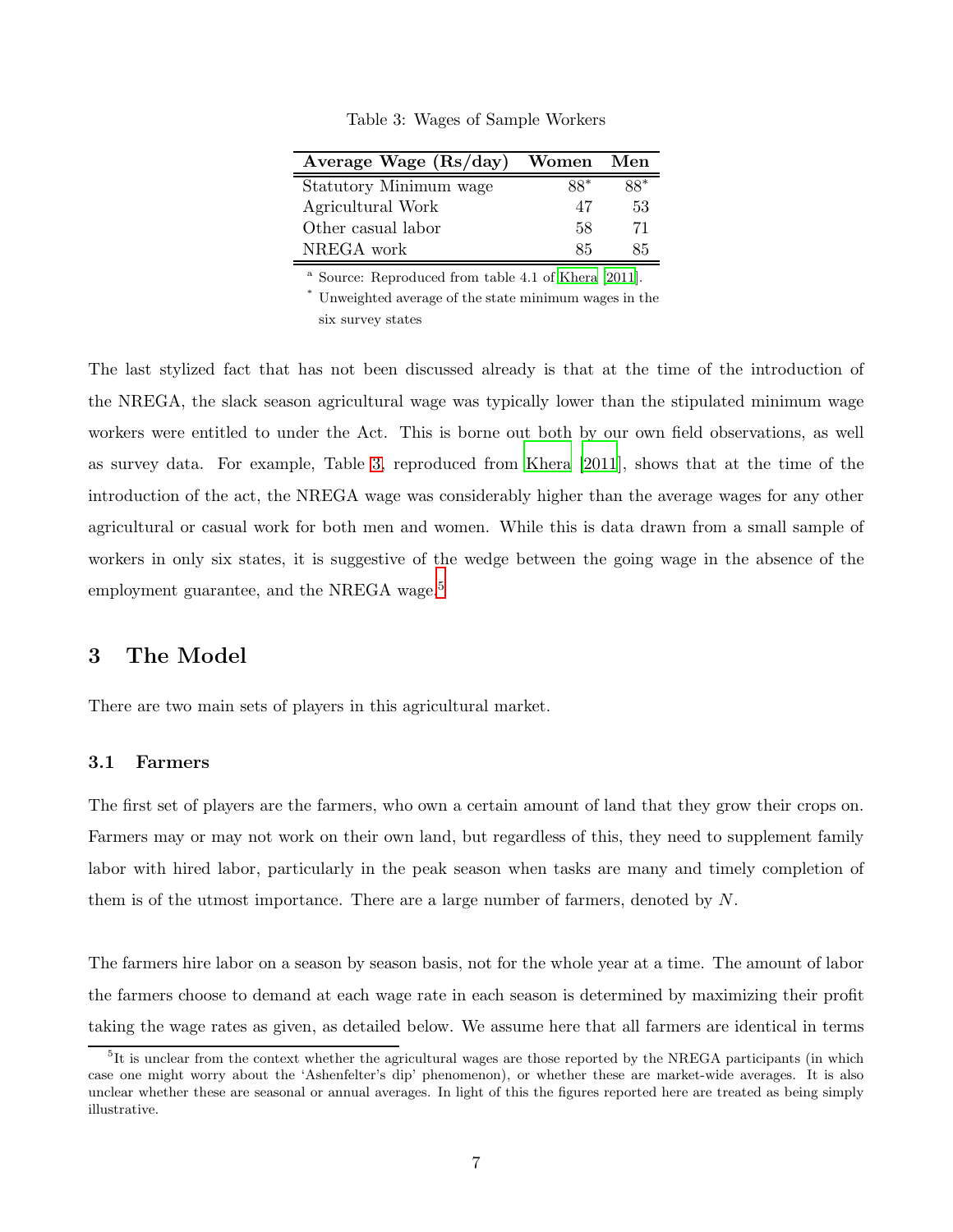of their land-holdings, availability of family labor, and their production functions. We also assume that farmers form rational expectations of next period's wages.

Since the amount of land held is assumed to be a fixed input it will not be explicitly mentioned henceforth, but one should keep in mind that all production functions mentioned below have both labor and land as inputs.<sup>6</sup>

#### 3.2 Casual Laborers

The second set of players are the casual laborers, who do not own any land of their own. Throughout this paper I will use the words *casual laborers* and *workers* interchangeably. There are a large number of workers relative to the number of farmers, let us denote the number of workers by  $L >> N$ . We assume a certain degree of myopia on the part of the workers, in that their expectations of the next period's wage is equal to the wage that prevailed in the last period of the same type - i.e. they expect the peak season wage in the next period to be equal to the peak season wage last year.

Each worker has a single unit of labor to provide in each season of the year. Workers can be hired by the farmers to perform agricultural tasks, but if they do not find work within the village they remain unemployed and enjoy their leisure. Workers are utility-maximizers, so faced with several economic opportunities they will supply their labor to that opportunity that provides them with the maximum amount of utility. We assume here that all the workers have identical reservation utilities of  $\underline{u}$ , representing their valuation of leisure.

Let  $u(y)$  be the worker's per period utility as a function of his full income y in that period. y then includes not only wage income but also the valuation of the worker's leisure at his reservation wage.

Assumption 1. The workers' utility functions satisfy the following:

- 1.  $u'(y) > 0$   $\forall y > 0$ , *i.e.* utility is increasing in income.
- 2.  $u''() \leq 0 \ \forall y \geq 0$ . *i.e.* utility is concave.

Let  $\underline{w}$  be the wage rate at which if the worker supplies his entire one unit of labor to the farmer, he will receive utility of  $\underline{u}$ . In other words  $u(\underline{w}) = \underline{u}$ .  $\underline{w}$  is thus the reservation wage, i.e. the lowest wage the farmer can pay the worker and still induce the worker to supply his labor.

 $6$ The buying and selling of land is neither easy nor common in rural parts of India, so most landholdings are inherited.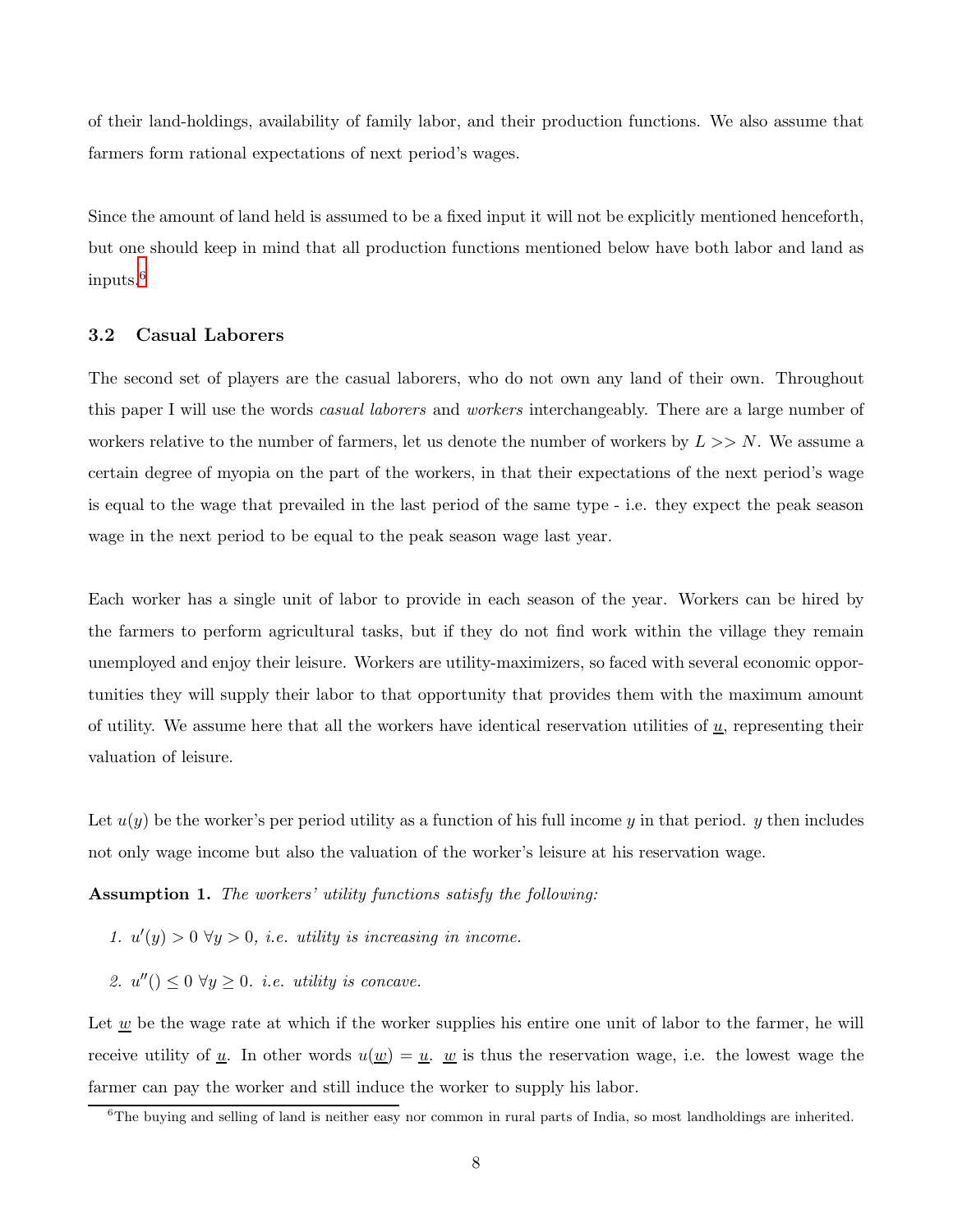#### 3.3 The Players' Problems

In this section we will describe the maximization problems faced by the farmer and the workers in this market. Throughout we will use s to denote individual worker labor supply choices in each season,  $S$  to denote market labor supply, and D to denote the farmer's labor demand in each season. Subscripts s and p will denote the slack and the peak seasons respectively. For example,  $S_s$  and  $S_p$  stand for the market labor supply in the slack and the peak period. Actual equilibrium employment will be determined by the intersection of labor demand and supply, or by the short side of the market in case there is no intersection. We denote actual employment by  $E$ , with the same subscripts for the slack and peak seasons.

#### 3.3.1 Farmers

At the start of the slack season, a farmer chooses the amount of slack and peak season labor to hire, denoted  $D_s$  and  $D_p$  respectively, taking as given the slack season wage  $w_s$  and his expectation of the wage that will prevail in the peak season,  $w_p^e$ . Since there is no uncertainty in this model, under the assumption of rational expectations the farmer's expectation of the peak season wage will be equal to the prevailing peak season wage, so we can replace  $w_p^e$  with  $w_p$  henceforth. The price of agricultural output produced in the peak season is given by p. Without loss of generality, we can normalize  $p$  to be 1, so that all the wages are expressed in real terms. The farmer's annual profit maximization problem can then be written as:

$$
\max_{D_s, D_p \ge 0} f(D_s, D_p) - w_s D_s - w_p D_p,
$$

<span id="page-8-0"></span>where  $f$  is the farmer's production function.

**Assumption 2.** The production function  $f(D_s, D_p)$  satisfies the following assumptions:

- 1.  $f(D_s, 0) = 0 \ \forall D_s$ , and  $f(0, D_p) > 0$  for  $D_p > 0$ , i.e. without any peak season labor input the agricultural output is zero, but even without slack season labor input, output can be produced so long as there are a strictly positive number of peak season workers.
- 2.  $f_1(D_s, D_p) > 0$ ,  $f_2(D_s, D_p) > 0 \ \forall D_p > 0$ , *i.e.* output is strictly increasing in both arguments so long as peak season employment is not zero.
- 3.  $f_{12}(D_s, D_p) > 0 \ \forall D_p > 0$ , i.e slack and peak season labor inputs are complements to each other, which means that an increase in the amount of one input used increases the marginal productivity of the other input.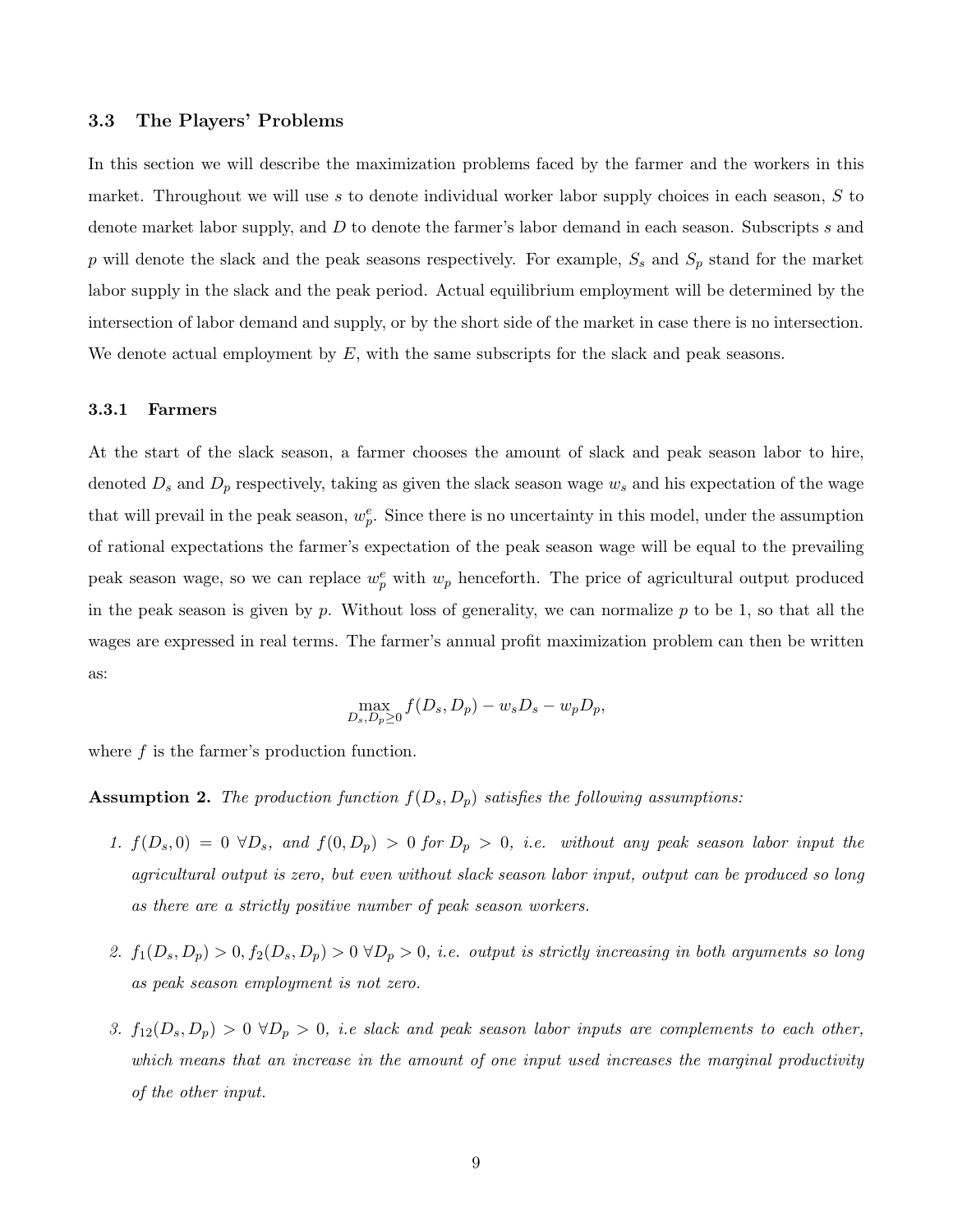4. Lastly,  $f_{11}(D_s, D_p), f_{22}(D_s, D_p) < 0 \ \forall D_p > 0$ , and  $f_{11}(D_s, D_p) f_{22}(D_s, D_p) - f_{12}(D_s, D_p)^2 > 0$ , i.e. the production function is strictly concave.

The above problem can be thought of in the following intuitive manner. Labor hired in the slack season is used in tasks like weeding, irrigating, applying pesticides and so on. The greater the amount of labor that is spent in these tasks, the healthier the crop is and hence the larger the harvest. A plentiful harvest in turn requires more peak season laborers, as there are more fruit to be picked or bushels of corn to be gathered, more people needed to stack and store the harvest, and to transport it to the nearby markets and so on. Without workers engaged in conducting the peak season activities, the fruits or grains grown rot in the fields, yielding no revenue to the farmer.

On the other hand, there will still be some output even if no workers are employed in the slack season. For example, rain could substitute for regular irrigation, enabling crops to grow despite being neglected during the slack season. However the *size* of the harvest will be smaller - perhaps because some part of it was consumed by pests, or perhaps because a poor monsoon meant that some of the more waterdependent crops did not survive to maturity. A smaller harvest in turn requires fewer peak season laborers.

Since the production function is concave, the farmer's problem has a unique solution for every combination of wages in the slack and the peak seasons. Since we will be looking at a competitive equilibrium in this market, it will suffice to look only at the problem of one single 'representative' producer.<sup>7</sup>

<span id="page-9-0"></span>The first order condition for this problem gives us

$$
\nabla f(D_s, D_p) = w,\t\t(1)
$$

where  $\nabla f(D_s, D_p)$  is the gradient vector of the function f and w is the vector of input prices. These two first order conditions define the labor demanded in the slack and the peak season as functions of the two input prices,  $w_s$  and  $w_p$ . Under the assumptions stated above, we can derive that

$$
\frac{\partial D_k}{\partial w_k} < 0 \text{ for } k = s, p,
$$

and

$$
\frac{\partial D_k}{\partial w_j} < 0 \text{ for } k, j = s, p; j \neq k.
$$

<sup>&</sup>lt;sup>7</sup>See [Mas-Colell et al. \[1995](#page-27-11)], Chapter 5 for theory of aggregation of the firm.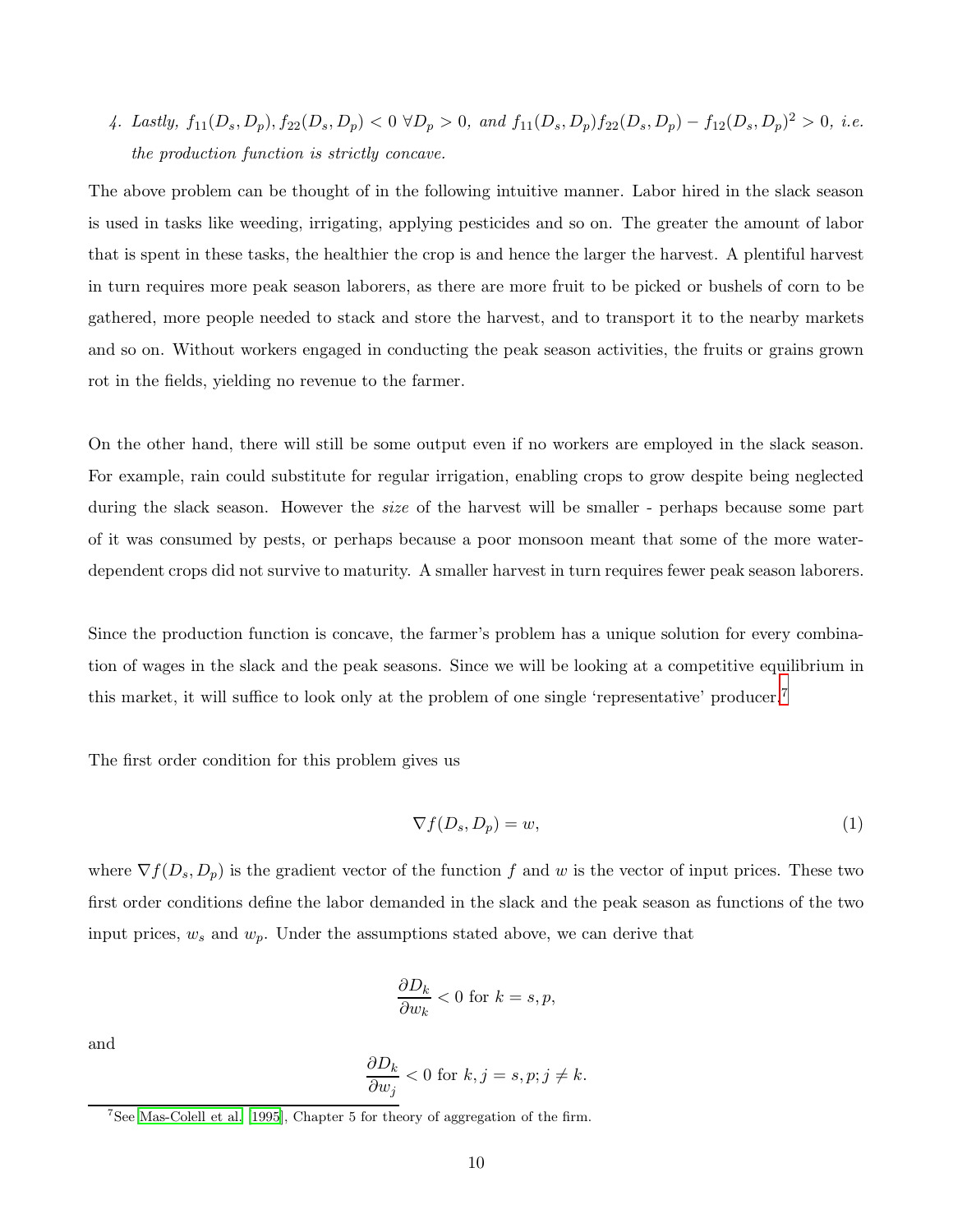In other words, an increase in the price of an input reduces the demand for that input. Since a reduction in the amount of that input also reduces the marginal product of the second input through our assumptions on the production function, the complementarity works to also reduce the demand for the second input at the same time.

<span id="page-10-0"></span>

Figure 1: An individual worker's labor supply in period  $k$ 

#### 3.3.2 Laborers

The laborers maximize their utility by choosing how much labor to supply to the farmer. This clearly depends on the wage being offered in that particular season. A given laborer chooses the amount of labor to devote to agricultural work and the amount to devote to other pursuits (in this case, enjoying leisure) in each season to solve the following problem:

$$
\max_{s_k \ge 0} \sum_{k=s,p} [u(w_k s_k + \underline{w}(1-s_k))],
$$

where  $s_k$  is the amount of labor the worker supplies to the farmer in period  $k = s, p$ . We are assuming additive separability in the worker's utility function. Let us assume that if the wage in the agricultural market is equal to the worker's reservation wage, he supplies his one unit of labor to the farmer. The way we have written it the worker's problem can be analyzed on an annual basis. Under this assumption, the individual worker's labor supply to the representative farmer can be depicted as in Figure [1.](#page-10-0)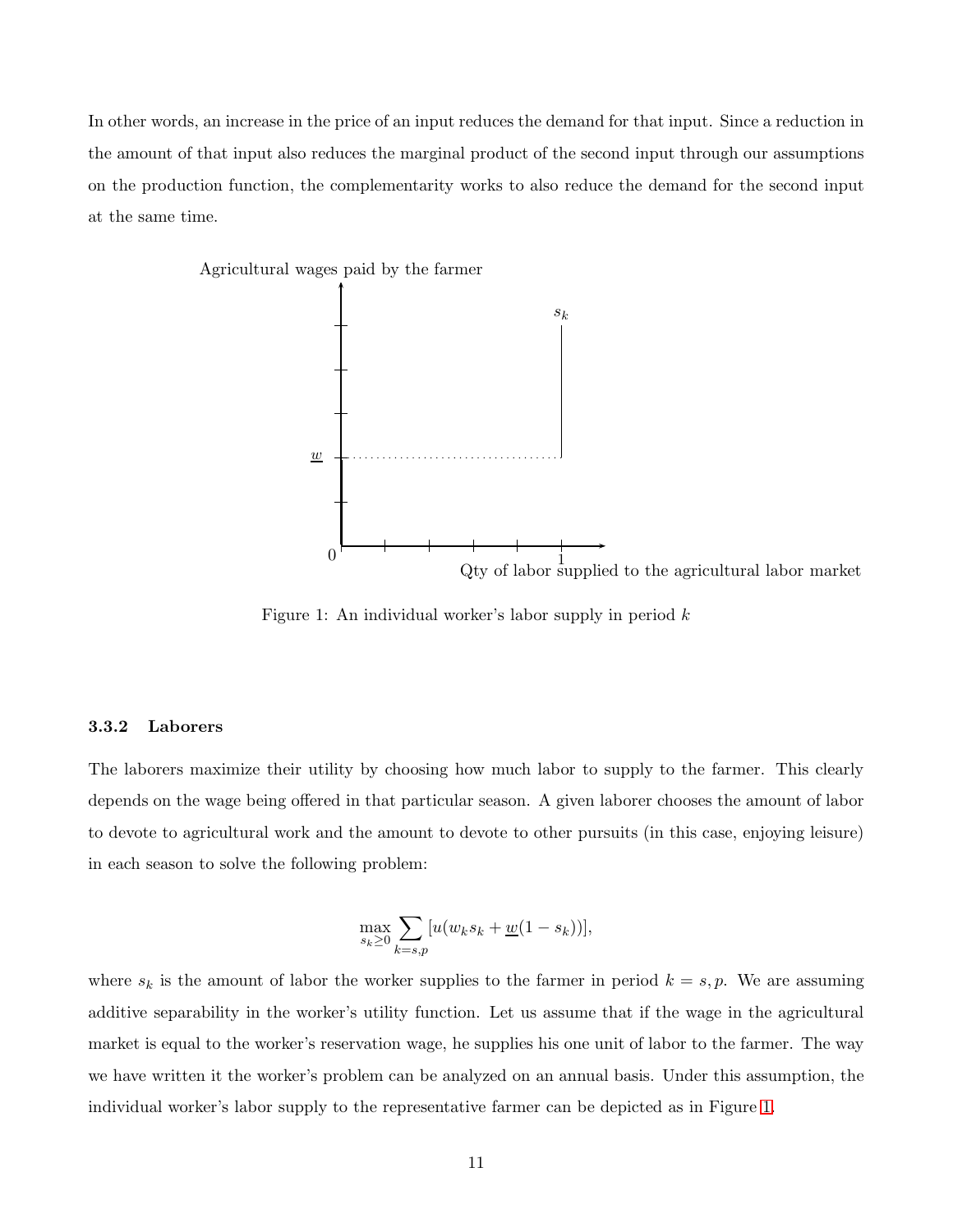#### 3.4 Equilibrium

We assume a competitive agricultural labor market. The firms choose the amount of labor to hire in each period to maximize their profits, taking wages as given. The workers choose how much labor to supply to the farmer in each season, also taking wage rates as given. The wage rates themselves adjust to equate labor demand and supply. The stylized fact of full employment in the peak season combined with less than full employment in the slack season would mean that the equilibrium vector of wages and employment  $((w_s^*, w_p^*), (E_s^*, E_p^*))$  would be such that

- 1.  $D_s(\underline{w}, w_p^*)$  < L, i.e even at the lowest possible wage the farmers can pay the workers and still induce them to work, they do not wish to hire all the laborers who are willing to supply their labor. Employment in the slack season is then determined by the short side of the market, the demand side,  $E_s^* = D_s^* < L$ .
- <span id="page-11-0"></span>2.  $D_p(\underline{w}, w_p^*) = L$ , i.e. in the peak season the farmer wants to hire all the labor that is available to him. Employment in the peak season is then given by  $E_p^* = L$ . The wage in the peak season adjusts to equate demand and supply,  $w_p^* = f_2(D_s^*, L)$ .



Figure 2: Agricultural Market Supply and Demand - Slack Period

These two assumptions are depicted in Figures [2](#page-11-0) and [3.](#page-12-1) The way we have depicted it, the peak season wage rate is greater than the workers' reservation wage of  $\underline{w}$ .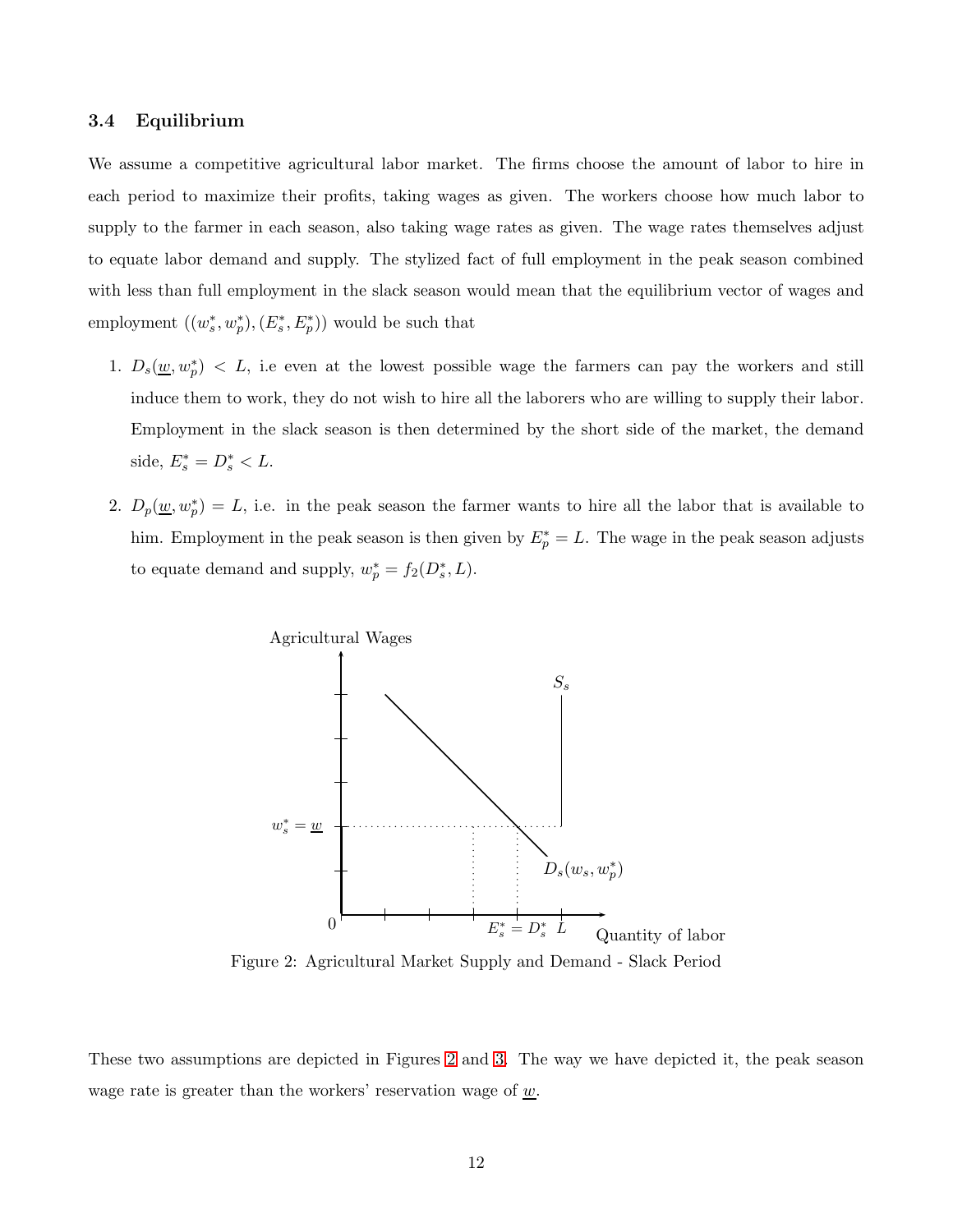<span id="page-12-1"></span>

Figure 3: Agricultural Market Supply and Demand - Peak Period

This model now encompasses all the stylized features of a typical Indian rural labor market without an employment guarantee in place. The wage rate in the slack season is low, and there is involuntary unemployment as there simply is not enough demand for workers from the farmers. However in the peak period the demand is higher, there is full employment, and peak season wages are higher as well. We are now ready to see what happens when an employment guarantee scheme is introduced into such a market. The interesting conclusion will be that under certain conditions such a guarantee might even have adverse effects on the worker's welfare through the mechanism of the intertemporal spillovers.

## <span id="page-12-0"></span>4 Introducing the Employment Guarantee Act

Suppose now that an employment guarantee act is put into place in such an economy. For simplicity, assume that the workers can only avail of this guarantee during the slack agricultural season, as the government wishes to interfere as little as possible with the agricultural market. Each worker can avail of  $n < 1$  units of time on the employment guarantee works, at an exogenously given government wage of  $w_n$  (here n stands for NREGA). In line with the stylized facts described earlier, we assume the following:

**Assumption 3.** The NREGA wage is higher than the market clearing wage in the slack season in the absence of the scheme, i.e.  $w_n > w_s^* = \underline{w}$ .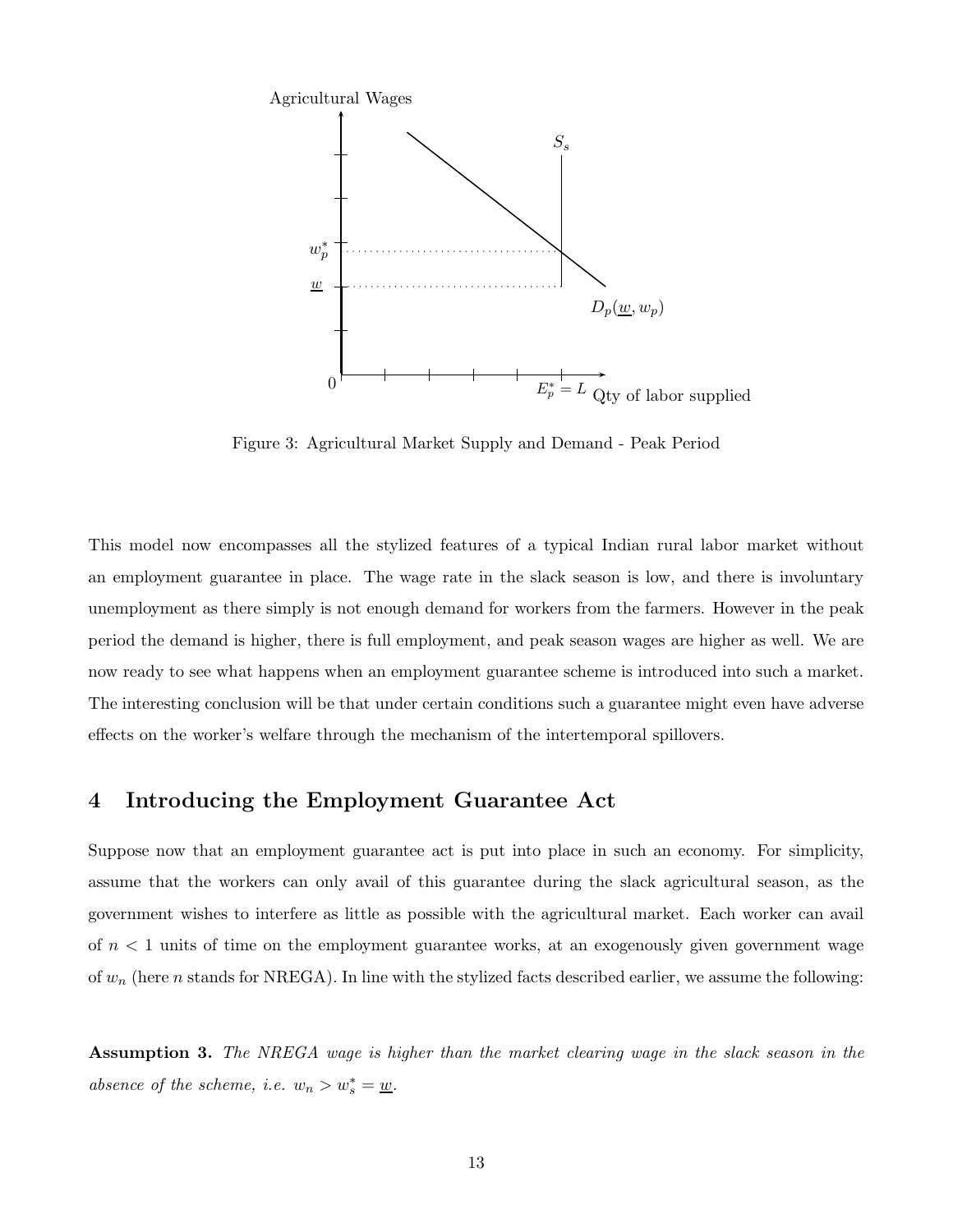If instead we had that  $w_n \leq w$ , then it should be clear that the employment guarantee scheme would have no effect on the labor market whatsoever. Workers would continue to supply as much labor as the farmers demanded at their reservation wage, farmers would still be able to hire all the labor they needed to complete the slack season tasks, and peak period labor demand would remain unaffected. In light of empirical observations that the introduction of the scheme attracted workers *away* from agricultural work, the scenario just described seems unlikely to have occurred. Note that we are not making any assumption about the relationship of the employment guarantee wage to the peak season wage. It will not matter in this model since we have assumed that the guarantee is available only in the slack period.

Now we need to say something about the timing of events in the slack period. At the start of the slack period, the government-stipulated employment scheme wage is announced, and workers first decide how much of their labor hours to supply to the scheme. Depending on how much they decide to supply, the farmer knows how much labor (or more correctly, how many units of labor time) are available for cultivation on the farm. The number of hours the guarantee provides then determines whether the agricultural labor markets are affected by the introduction of this scheme or not.

#### 4.1 The Farmer's Problem

The farmer's problem does not change with the introduction of the NREGA. He still chooses the amount of labor to demand in each season in order to maximize his profit, taking the wage rate prevailing in that season as given. However the worker's problem does change, and so the equilibrium wage rate and the amount of labor employed in agriculture could also be altered, as described below.

#### 4.2 The Worker's Problem

Without the employment guarantee, the typical worker had only one choice to make - how much labor to supply to agriculture in each season. The rest of his unit of time he spent in leisure, earning his reservation wage. Now he is faced with two choices in the slack season. He has to decide how much labor to supply to the employment guarantee, and how much to work on the farmer's land. He allocates his labor to that economic opportunity that provides him with the maximum income, and therefore utility. Let us assume here that faced with an option of working for the NREGA or working for the farmer at the same wage, he always chooses to work for the farmer. Similarly working for either the farmer or the NREGA is chosen over leisure if the wage he is paid for either type of work is equal to his reservation wage.<sup>8</sup>

<sup>&</sup>lt;sup>8</sup>These are tie-breaking assumptions made only to simplify the analysis.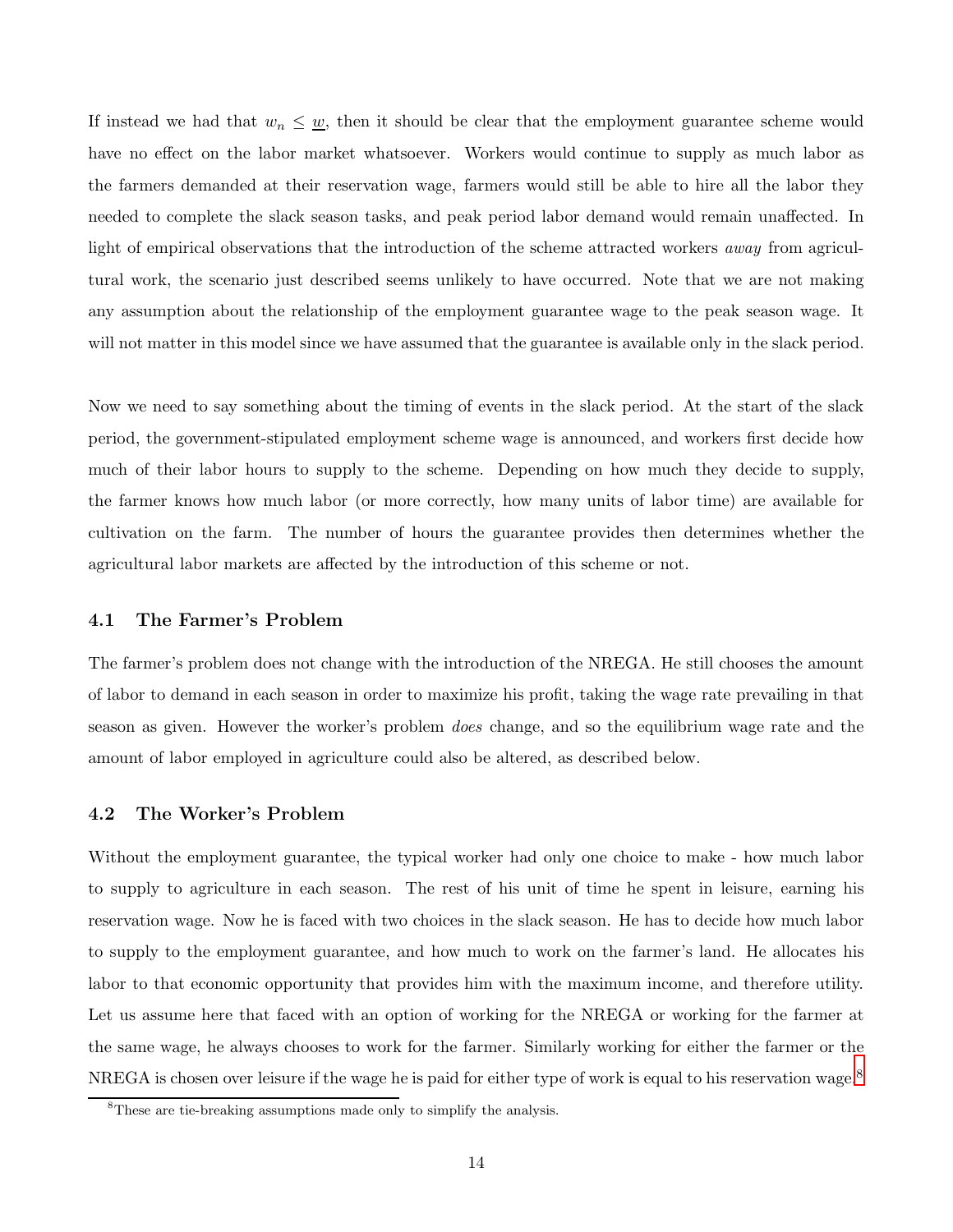The main assumption I am making in this setup is that the worker's labor supply choice in the slack period does not depend on his expectation of the wages that will prevail in the peak period to follow, because he assumes that the wage will be the same as in the peak period of the previous year. In other words, though I am modeling the farmers as completely rational, I am assuming a degree of myopia on the part of the workers. In justification it seems to me reasonable to think of these casual laborers as worrying simply about getting enough food this period and not thinking of how much the wages will change in the next season as a result of their choices in this period. However the implication of this assumption is that we are looking only at a one-period effect on worker welfare, as after one period they will update their beliefs about the wages.

To begin with we study the slack season. It should be clear that the farmer will never raise the agricultural wage so high that it exceeds the wage on the employment guarantee, as once the two wages are equal he can employ as many laborers as he chooses. The worker chooses labor hours to allocate to the scheme (denoted by  $s_n$ ) and the amount to devote to agriculture (still denoted as  $s_s$ ) in order to maximize his utility. This slack season problem can be written as:

$$
\max_{1 \ge s_n, s_s \ge 0} [u(w_n s_n + w_s s_s + \underline{w}(1 - s_n - s_s))].
$$

By assumption the wage the workers are being offered on the employment guarantee is higher than their reservation wage (the prevailing equilibrium slack season wage) and so the workers choose to allocate  $n$ units of their time to the guarantee. This leaves a maximum of  $L(1 - n)$  units of labor for the farmer to use, unless he bids the wages up to  $w_n$ .

#### 4.3 Equilibrium

There are now two cases to consider, depending on the size of the guarantee  $n$ .

#### 4.3.1  $n$  is 'small'

The first case we consider is that where  $n$  is 'small', where 'small' means that even after the workers allocate n units of their time to the scheme, the number of labor hours available to the farmer is greater than the equilibrium number of labor units he employed in the market *without* the employment guarantee. In other words,  $L(1 - n) > D_s^*$ . In this case, the employment guarantee clearly has a positive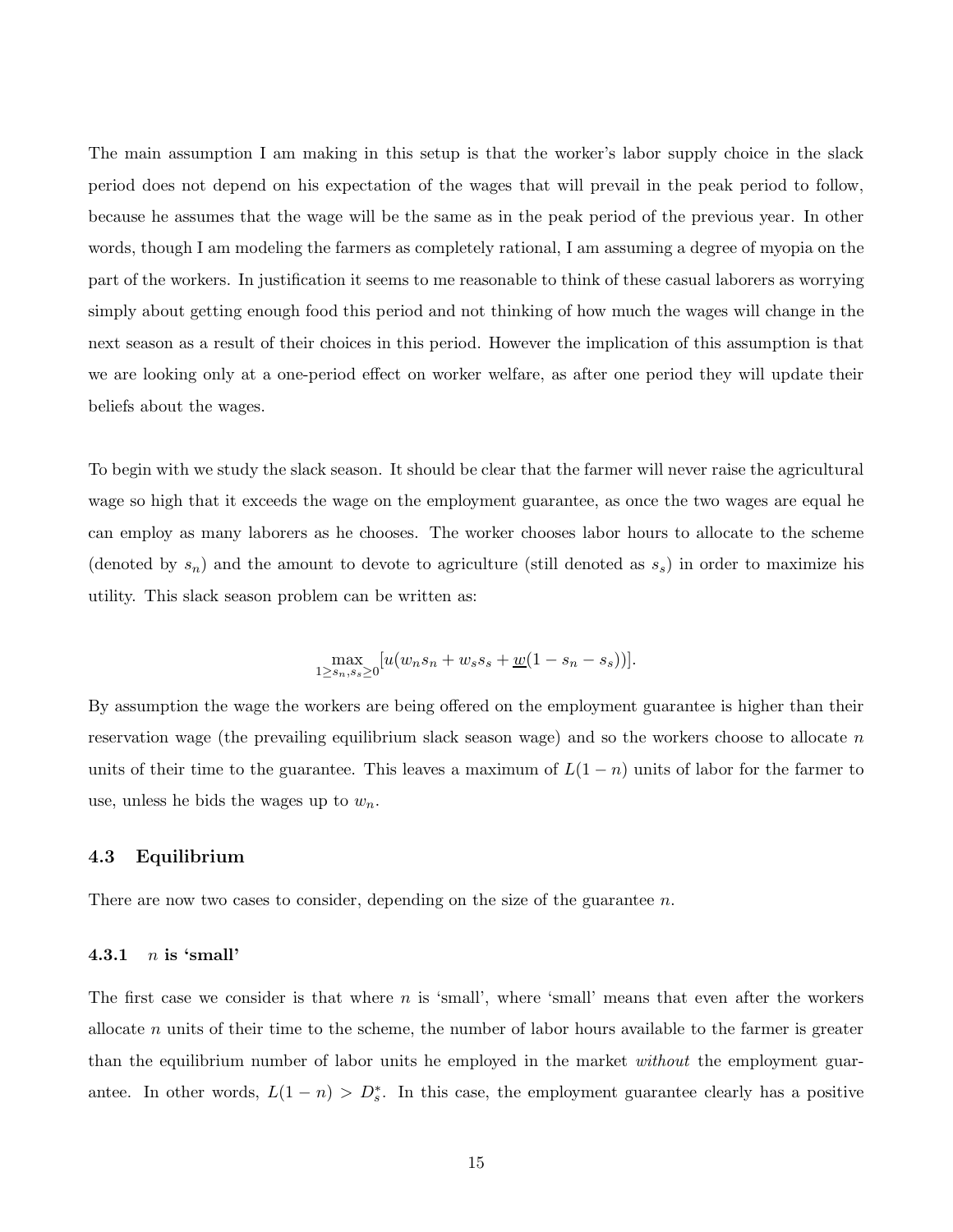<span id="page-15-0"></span>effect on worker welfare, and there is no change in the equilibrium levels of employment and wages. Since he can employ as many workers as he needs at wage  $w$ , equilibrium labor employment does not change  $(E_s = D_s^*)$ , and neither does the slack season agricultural wage. This means that there is also no change in the peak season problem.



Figure 4: Slack Season in the Agricultural Market with Employment Guarantee - n small

The slack season scenario is depicted in Figure [4.](#page-15-0) All workers (whether employed in agriculture in the slack season or not) receive wages  $w_n$  for n units of their time and <u>w</u> for the remaining  $(1 - n)$  units of time, and the same peak season wage as before, and are thus unambiguously better off. The change in worker welfare in the slack period can be written as:

$$
[u(w_n n + \underline{w}(1-n)) - u(\underline{w})].
$$

Since we have assumed that  $w_n > w$ , this change in welfare is always positive. However, empirical evidence suggests that in actuality this scenario is unlikely to have occurred. There is considerable evidence that the introduction of the employment guarantee led to an increase in the agricultural wage and a decline in private agricultural employment in the slack season. This is therefore the case we consider next.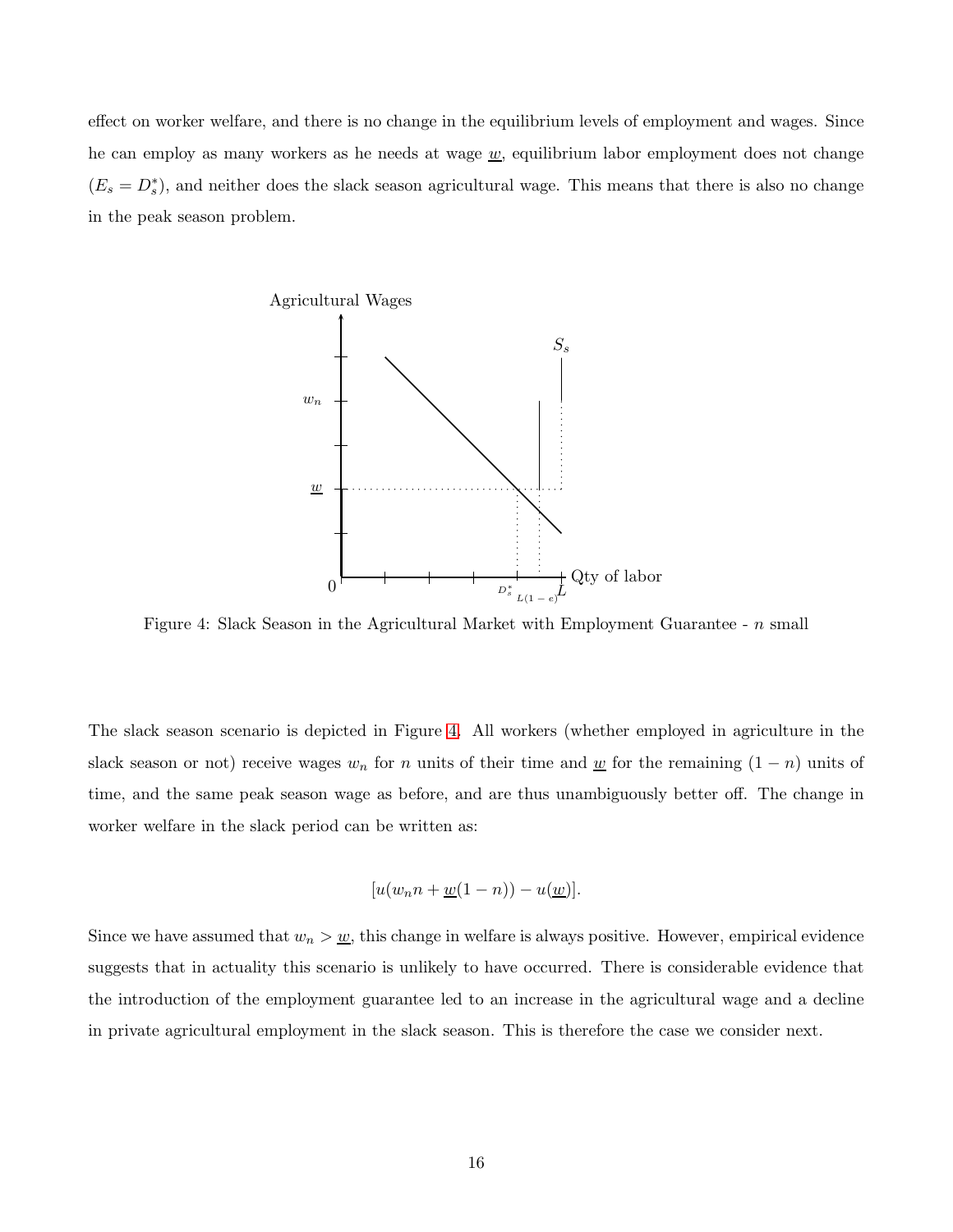<span id="page-16-0"></span>

Figure 5: Slack Season in the Agricultural Market with Employment Guarantee -  $n$  large

#### 4.3.2  $n$  is 'large'

In the second case, the guaranteed amount of work on the employment scheme is so generous that after all the workers allocate  $n$  units of their time to the scheme the amount of labor hours available to the farmer is less than the equilibrium number of units he would have employed in the absence of the guarantee. This is depicted in Figure [5.](#page-16-0) Here based on the original slack season labor demand curve of the farmer, the amount of labor he would have demanded at wage  $\underline{w}$  is no longer available after the workers supply labor to the employment guarantee. If there were no intertemporal linkages, then the wage would simply have risen to  $\hat{w}$  to equate the amounts of labor demanded and supplied at  $L(1-n)$ . However with intertemporal linkages the story is slightly more complicated.

Let us work through the logic in order to see what happens. Recall that the farmers are assumed to have rational expectations about the wage prevailing in the next period. Suppose the wage rose to  $\hat{w}$ and the slack season labor employment fell to  $L(1 - n)$ . This would have an effect on the amount of labor hired in the peak period as well, as is obvious from Equation [\(1\)](#page-9-0). Due to the complementarity between slack and peak season labor in the farmer's production function, the peak season labor demand will shift to the left as a result of the employment guarantee, leading to a fall in the peak season wage and possibly a fall in the peak season labor employed (depending on how much the labor demand curve shifts).

Subcase (i):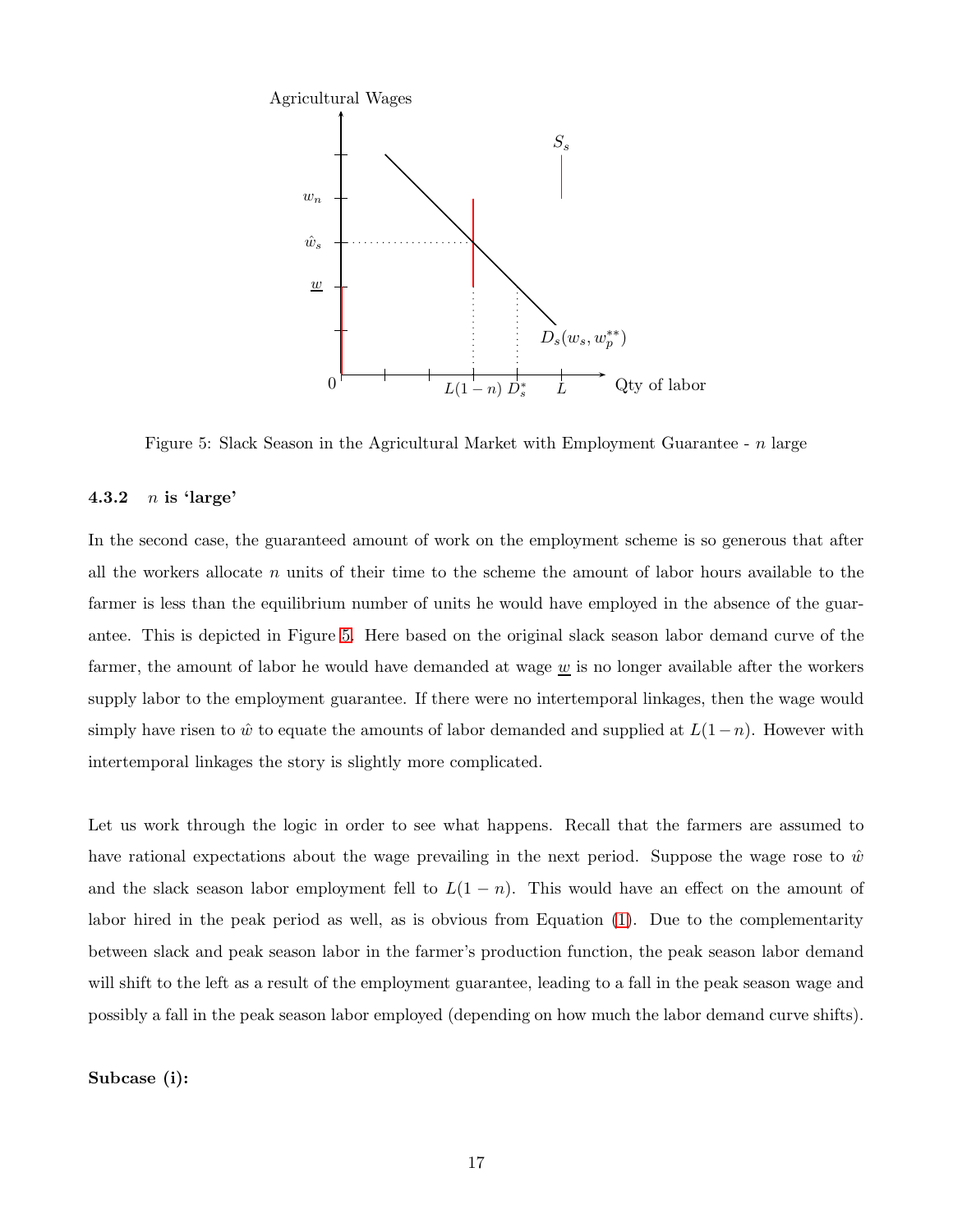<span id="page-17-0"></span>

Figure 6: n large, subcase (i) - Slack Season Final Equilibrium

Let us first consider the case where the amount of peak season labor employed does indeed decrease from full-employment as a result of the change in the slack season employment. The farmer anticipates this in the slack period, and knows that the fall in the amount of peak period employment will decrease the marginal value of an extra unit of slack period labor. In other words, the slack period labor demand shifts to the left, causing the slack season wage to fall. Equilibrium is re-attained at the wage and employment combination where the slack season labor demand is optimal given the peak season wage and employment, which in turn is optimal given the slack season wage and employment. The final equilibrium of this case is depicted in Figures [6](#page-17-0) and [7.](#page-18-0)

At this equilibrium the amount of labor employed in agriculture in both the slack and the peak seasons has fallen, and the peak season wage has also decreased to the workers' reservation wage. While the workers get the higher employment guarantee wage for a fraction of the slack season units of time, the fall in the peak season wage raises questions about the overall welfare effect of this policy. It is conceivable that in some scenarios the workers are actually made worse off by the introduction of this scheme, when the fall in peak season utility due to a lower peak season wage outweighs the rise in slack season utility due to increased earnings in that period.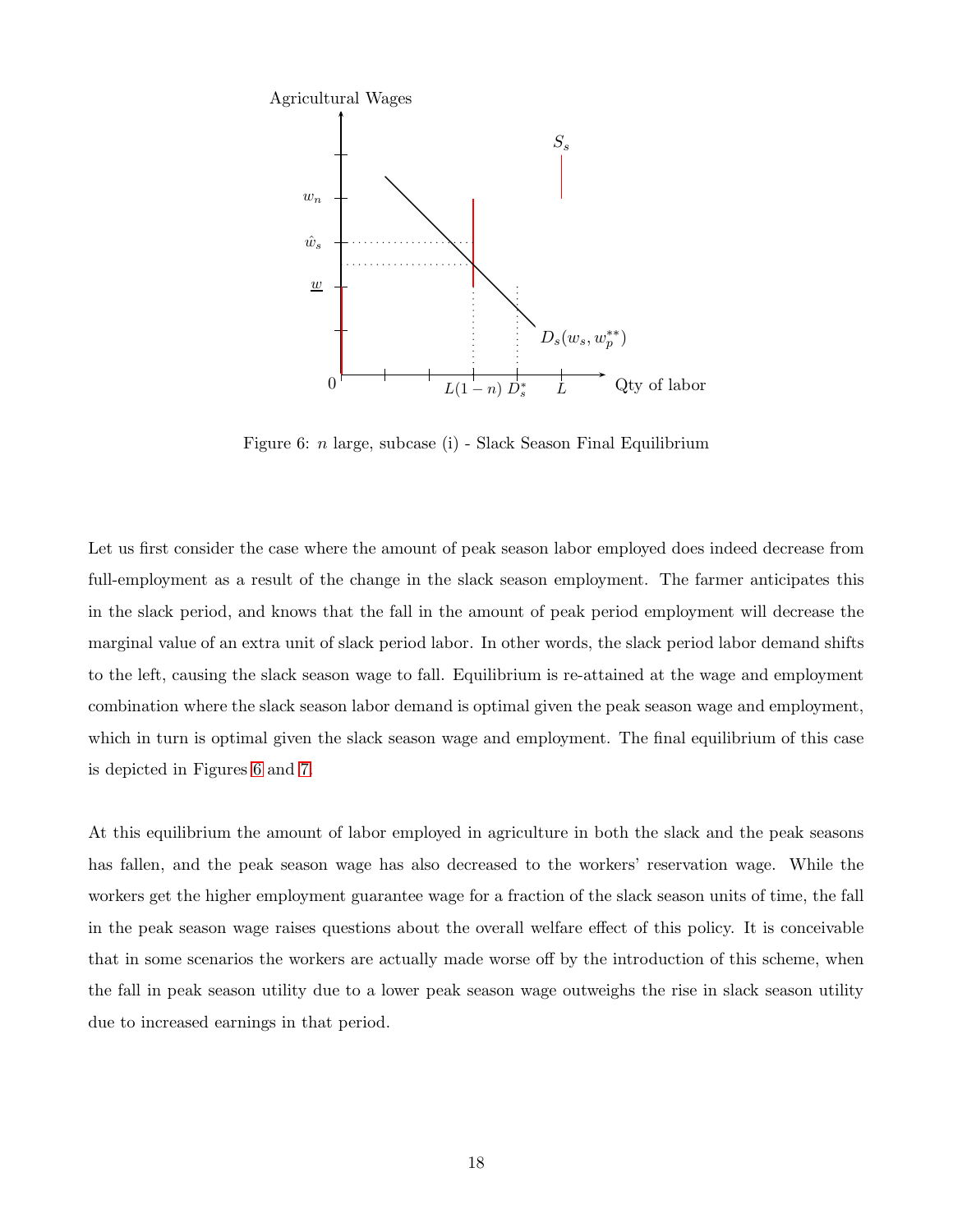<span id="page-18-0"></span>

Figure 7: n large, subcase (i) - Peak Season Final Equilibrium

<span id="page-18-1"></span>Subcase (ii):



Figure 8: n large, subcase (ii): Slack Season Final Equilibrium

Now we consider the case where the equilibrium amount of peak season labor employed by the farmer does not change from full employment, L, in other words even after the fall in the amount of slack season labor employment, the farmer demands more labor than is available at the workers' reservation wage.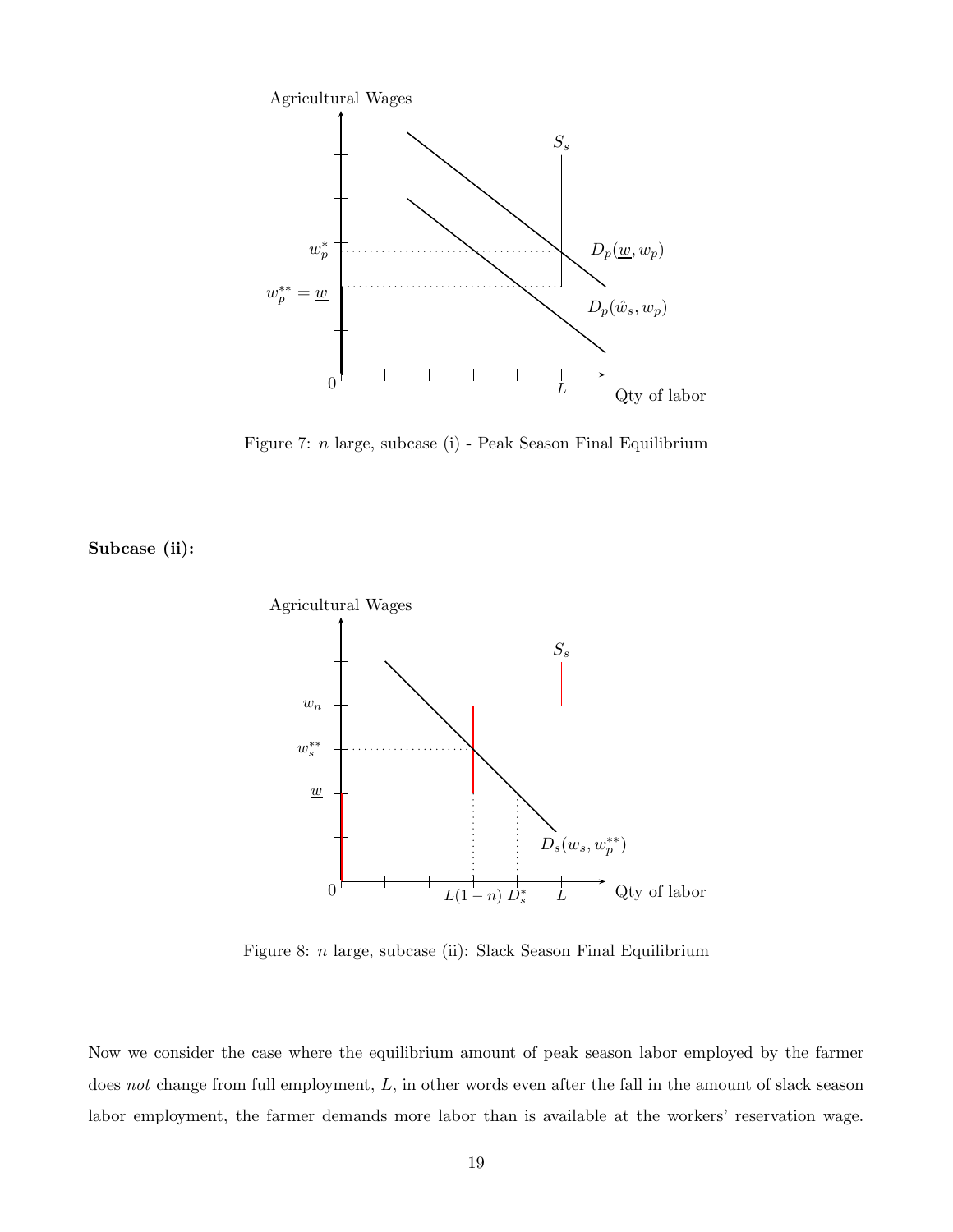The peak season wage falls to  $w_p^{**} = f_2(L(1-n), L) < f_2(D_s^*, L) = w_p^*$ . The slack season labor demand curve is defined by  $f_1(D_s, D_p) = w_s$ . Since the quantity of labor demanded in the peak season remains the same, the only movement is *along* this slack season demand curve to the point where employment is equal to  $L(1-n)$  and the equilibrium slack season wage is given by  $\hat{w}$ . In the new equilibrium, therefore, the slack season agricultural wage is higher, slack season agricultural employment is lower, peak season employment is unchanged, but the peak season wage has fallen. This subcase is depicted in figures [8](#page-18-1) and [9.](#page-19-0)

<span id="page-19-0"></span>

Figure 9: n large, subcase (ii): Peak Season Final Equilibrium

Are the workers better or worse off in the case where n is large? The answer to this question depends on the relative magnitudes of the fall in peak season wage and the rise in the slack season wage. In the slack season, workers receive the NREGA wage for  $n$  units of time and the higher slack season wage for the remaining  $(1 - n)$  units of time. This is clearly higher than what they were receiving without the employment guarantee. However the wage they receive in the peak season has fallen, in extreme scenarios it is now equal to their reservation wage (Subcase (i)). Thus there are two effects going in opposite directions.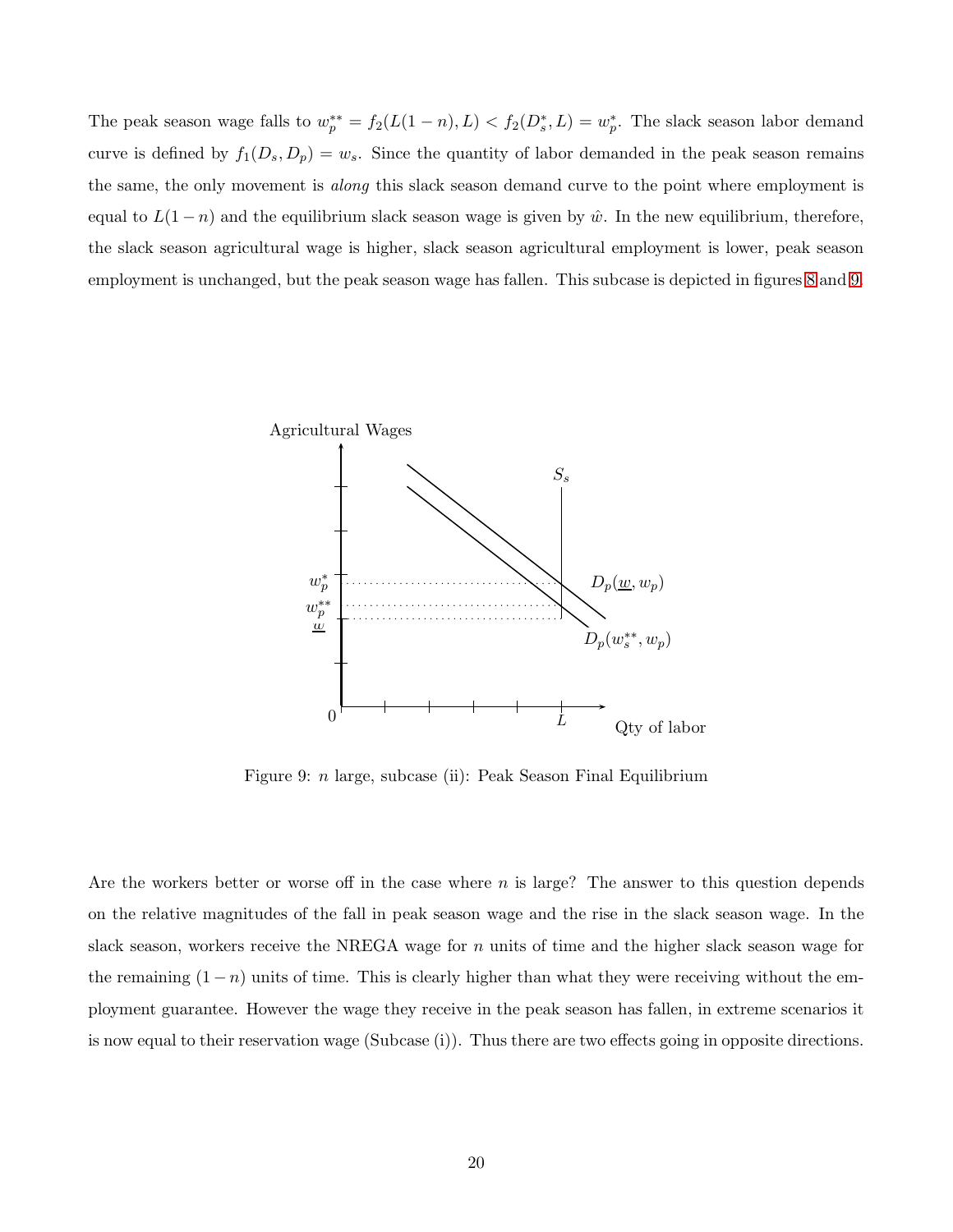The change in annual worker welfare can be written as follows:

$$
[u_s(w_n n + w_s^{**}(1 - n)) - u_s(\underline{w})] + [u_p(w_p^{**}) - u_p(w_p^{*})].
$$

The first of these terms is always positive, while the second is always negative. Which one outweighs the other? There is no clear answer for this question - it depends on the particular slack and peak season labor demand curves. Interestingly, it is possible to construct scenarios where worker welfare actually declines, i.e. the fall in the worker's utility from the decrease in the peak season wage is greater than the increase in his utility from the increased slack season wage -

$$
|u_p(w_p^{**}) - u_p(w_p^{*})| > [u_s(w_n n + w_s^{**}(1 - n)) - u_s(\underline{w})].
$$

This is a scenario that has not been considered at all in the recent policy debates about the effect of this scheme on worker welfare. We now turn to a simple numerical illustration of this welfare effect in the case of large n.

## <span id="page-20-0"></span>5 Numerical Example

I have claimed above that the result on worker welfare in the case where  $n$  is large is 'ambiguous' in the sense that it is possible to conceive of situations where worker welfare increases, and other situations where it actually declines with the introduction of the employment guarantee. In order to illustrate this, let us consider a numerical example that will show that in the case of n large the effects on worker welfare can go both ways.

Let the number of workers be  $L = 75$  and the production function be given by

$$
f(D_s, D_p) = C(A + D_s)^{\alpha} D_p^{\beta}, \ \alpha + \beta < 1, \ \alpha > 0, \beta > 0, \ A, C > 0.
$$

This production function satisfies Assumption [2.](#page-8-0) To see this, observe the following:

1. It is possible to produce output without using any slack season labor, however if no peak season labor is employed output is zero:

$$
f(D_s, 0) = 0 \ \forall D_s
$$
, and  $f(0, D_p) = CA^{\alpha} D_p^{\beta} > 0 \ \forall D_p > 0$ .

2. Output is increasing in both slack and peak season labor employed: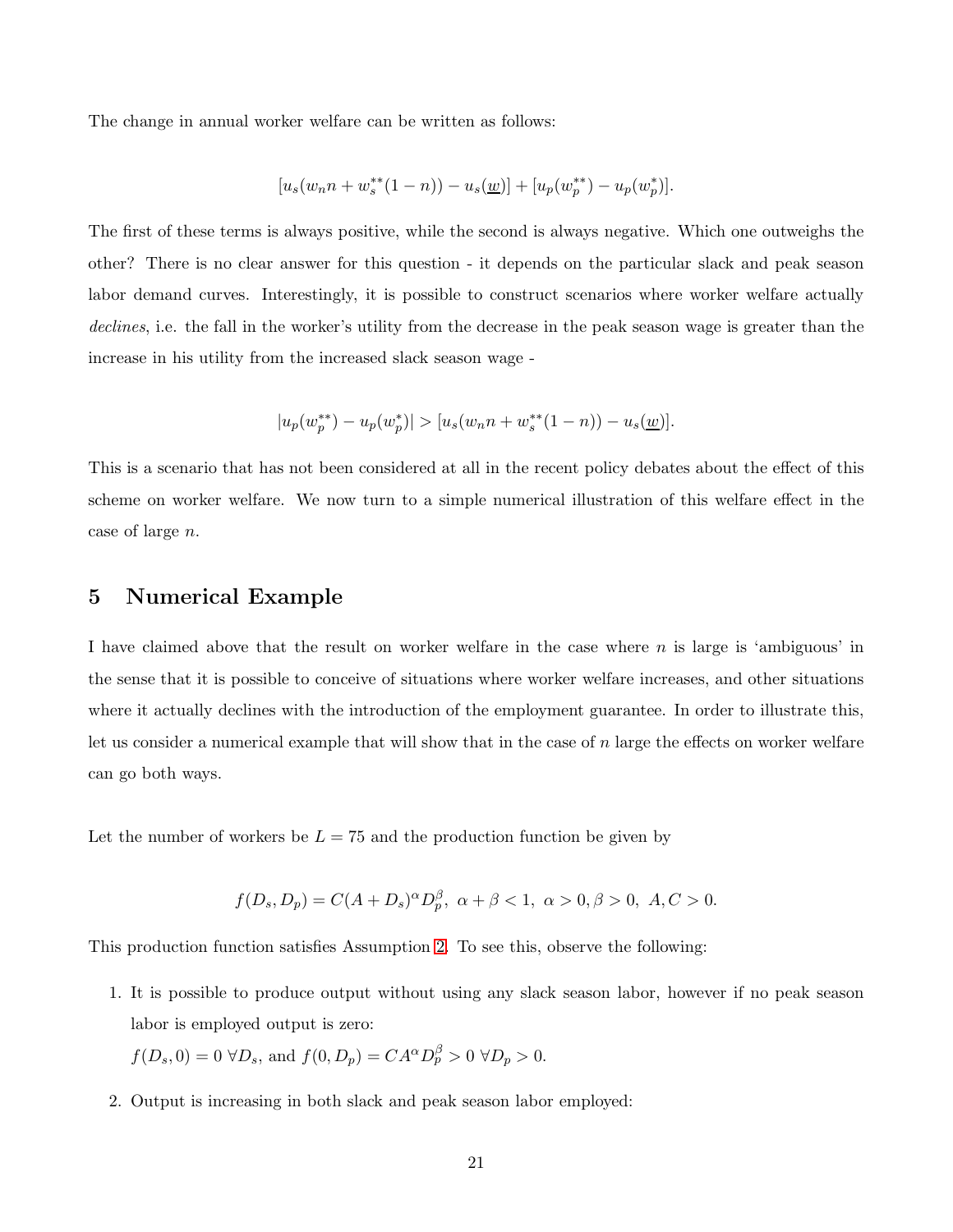$$
f_1(D_s, D_p) = C\alpha(A + D_s)^{\alpha-1}D_p^{\beta} > 0
$$
 and  $f_2(D_s, D_p) = C\beta(A + D_s)^{\alpha}D_p^{\beta-1} > 0$  for  $D_p > 0$ .

- 3. Slack and peak season labor are complements to one another:  $f_{12}(D_s, D_p) = C\alpha\beta(A + D_s)^{\alpha-1}D_p^{\beta-1} > 0$  for  $D_p > 0$ .
- 4. The production function is strictly concave:

$$
f_{11}(D_s, D_p) = C\alpha(\alpha - 1)(A + D_s)^{\alpha - 2}D_p^{\beta} < 0, \text{ and } f_{22}(D_s, D_p) = C\beta(\beta - 1)(A + D_s)^{\alpha}D_p^{\beta - 2} < 0 \text{ for }
$$
  
  $D_p > 0$ , and  
  $f_{11}(D_s, D_p)f_{22}(D_s, D_p) - f_{12}(D_s, D_p)^2 = (1 - \alpha - \beta)C^2\alpha\beta(A + D_s)^{2(\alpha - 1)}D_p^{2(\beta - 1)} > 0.$ 

In the context of the model, we can think of A as representing factors that allow for some output even when slack period labor employed is zero, for example, a good rainfall which substitutes for irrigation by slack period workers. Parameter  $C$  can be thought of as land productivity.

The farmer takes the slack and peak season wages as given and demands labor by equating the marginal product of labor to its price. The first order conditions for the farmer's maximization problem without the employment guarantee are given by

<span id="page-21-0"></span>
$$
w_s = C\alpha (A + D_s)^{\alpha - 1} D_p^{\beta} \equiv f_1(D_s, D_p), \tag{2}
$$

<span id="page-21-1"></span>and

$$
w_p = C\beta (A + D_s)^{\alpha} D_p^{\beta - 1} \equiv f_2(D_s, D_p). \tag{3}
$$

With this production function we can write the labor demands as functions of the input prices in the following way:

$$
D_p = \frac{1}{C} \left(\frac{\alpha}{w_s}\right)^{\frac{\alpha}{1-\alpha-\beta}} \left(\frac{\beta}{w_p}\right)^{\frac{1-\alpha}{1-\alpha-\beta}},
$$

and

$$
D_s = \frac{1}{C} \left(\frac{\alpha}{w_s}\right)^{\frac{1-\beta}{1-\alpha-\beta}} \left(\frac{\beta}{w_p}\right)^{\frac{\beta}{1-\alpha-\beta}} - A.
$$

It follows from the above expressions that

$$
\frac{\partial D_k}{\partial w_j} < 0 \text{ for } k, j = s, p; j \neq k,
$$

i.e. that slack and peak period labor are indeed complements.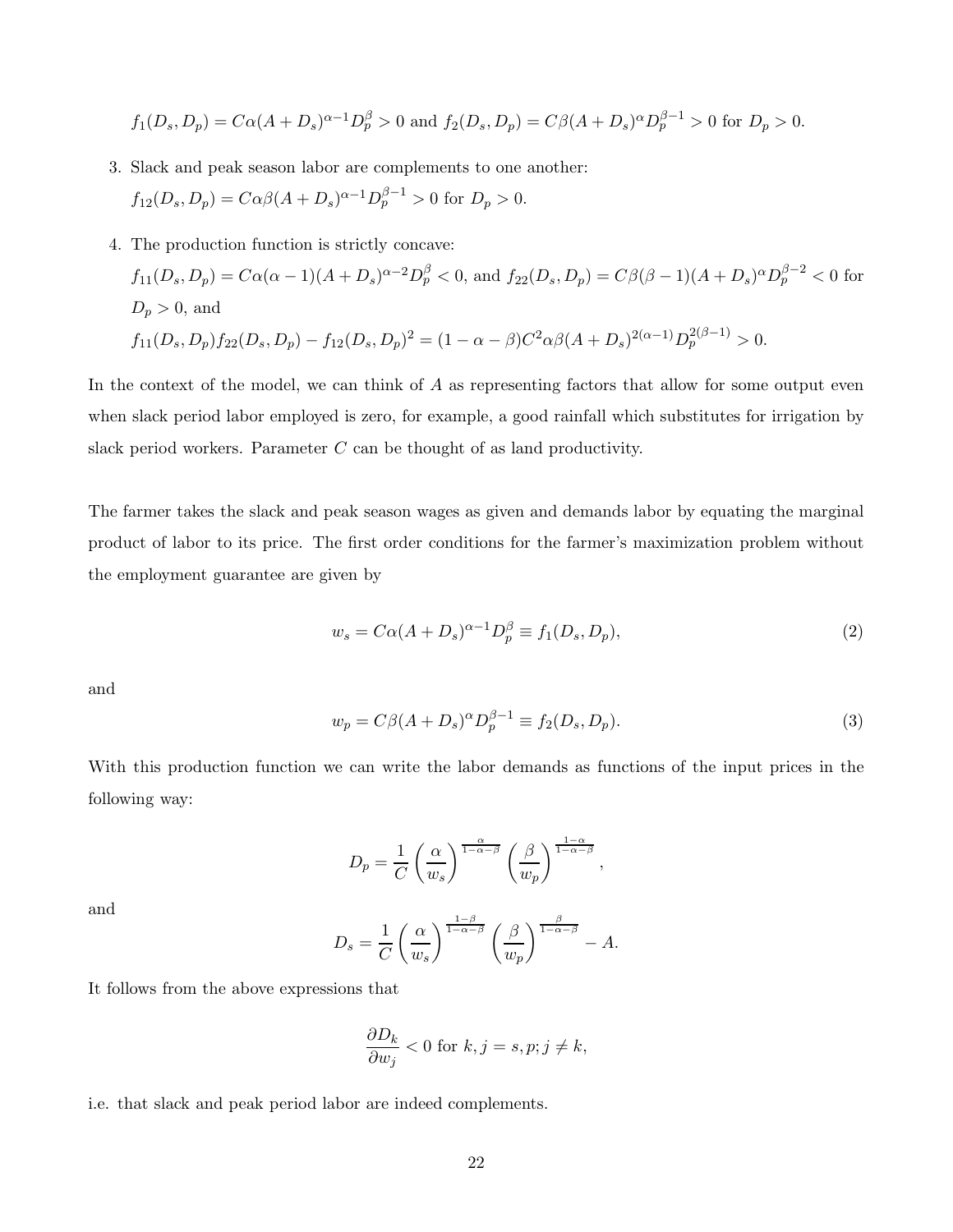Let us define a worker's full income as the sum of income he receives from working (either in agriculture or in the employment guarantee) and the valuation of his leisure at his reservation wage. We will call this simply income, and denote it by y. Let the workers' utility in each period as a function of that period's income y be given by

$$
u(y) = y^{\gamma}, y \ge 0, \gamma < 1.
$$

This utility function is increasing and concave for positive income levels. Without an employment guarantee, the worker's income in any period  $k = s, p$  is simply  $y_k = w_k s_k + \underline{w}(1 - s_k)$ , i.e. the total amount he receives either from his labor income and from leisure. With an employment guarantee in place, his slack period income is given by  $y_s = w_n s_n + w_s s_s + \underline{w}(1 - s_n - s_s)$ , i.e. the sum of incomes he receives from both the guarantee and agricultural work. The peak period income definition remains the same.

#### 5.1 Workers worse off

To begin with, let us choose the following parameter values:  $\alpha = \beta = 0.4$ ,  $n = .8$ ,  $A = 50$ ,  $C = 300$  and  $\gamma = .8$ . Let the workers' reservation wage be  $\underline{w} = 45$ . Workers supply labor in order to maximize their annual utility  $u(y_s) + u(y_p)$  where  $y_s$  is the slack period income, and  $y_p$  is the peak period income. The workers will supply all their labor for any wage greater than the reservation wage of 45. As before, let  $s_s$  and  $s_p$  denote the individual worker's labor supply to the farmer, and  $S_s$  and  $S_p$  denote the market labor supplies. Let  $Q_s$  and  $Q_p$  denote the quantities of labor demanded, and  $E_s$  and  $E_p$  denote the actual levels of employment at the equilibrium. Throughout, let 0 denote the period without the employment guarantee, and 1 denote when the guarantee is present.

We assume full employment in the peak season, so  $E_p^0 = Q_p^0 = 75$ . In the slack period, the quantity of labor demanded,  $Q_s^0$ , at the reservation wage of 45 and full employment in the peak period can be determined by solving Equation [\(2\)](#page-21-0), the solution of which is

$$
Q_s^0 = \left(\frac{C\alpha Q_p^{0\beta}}{\underline{w}}\right)^{\frac{1}{1-\alpha}} - A = \left(\frac{300 * .4 * 75^{.4}}{45}\right)^{\frac{1}{.6}} - 50 = 41.199 < 75.
$$

However the market quantity of labor supplied is  $S_s^0 = 75$ , as all laborers supply their one unit of labor so long as the wage is greater than  $\underline{w}$ . The short side of the market dictates equilibrium employment, so we have  $E_s^0 = 41.99$ . The wage in the slack period is driven down to the reservation wage,  $w_s^0 = \underline{w} = 45$ .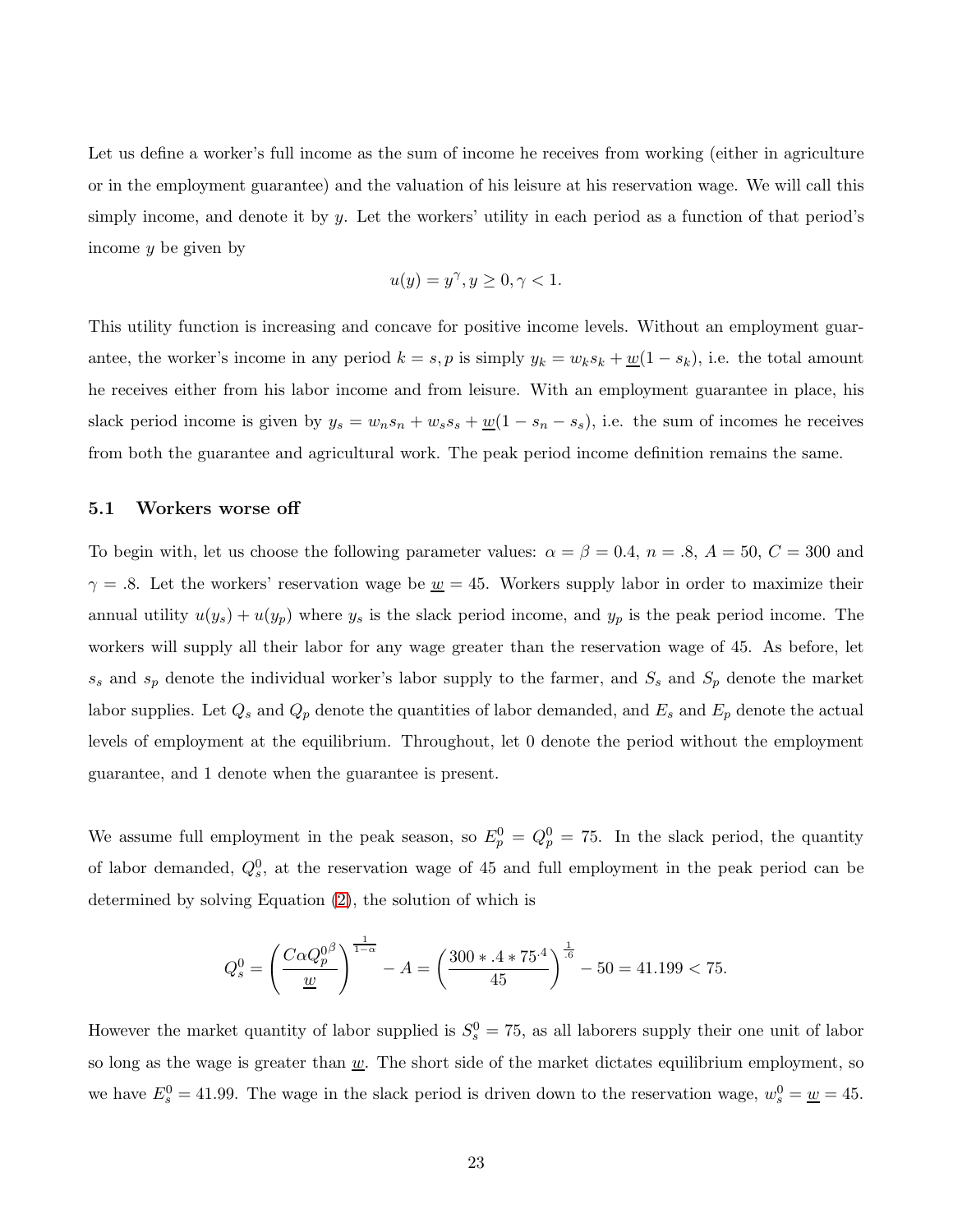Given these values of the parameters and the slack season levels of employment, we can use Equation [3](#page-21-1) to solve for the peak season wage

$$
w_p^0 = C\beta (A + D_s)^{\alpha} D_p^{\beta - 1} = 300 \times 4 \times (50 + 41.199)^{.4} \times 75^{-.6} = 54.72.
$$

The worker's utility is then equal to

<span id="page-23-0"></span>
$$
\underline{w}^{\gamma} + (w_p^0)^{\gamma} = 45^8 + 54.72^8 = 45.59. \tag{4}
$$

Since we are defining income as also the valuation of leisure, this is the utility all workers earn, regardless of whether or not they are employed in agriculture.

Now the employment guarantee is introduced at the exogenous wage  $w_n = 50 > w_s^0$ . Since the size of the employment guarantee in hours is  $n = .8$ , the amount of labor available to the farmer after the introduction of the guarantee is  $L(1-n) = 75(1-.8) = 15$ , unless the agricultural wage rises till  $w_n$ . This constitutes a leftward shift in the market labor supply curve as in Figure [8.](#page-18-1) The farmer's labor demands at the new slack and peak season wages are still given by Equations [\(2\)](#page-21-0) and [\(3\)](#page-21-1).

Assuming that the peak season labor equilibrium employment remains at full employment,  $E_p^1 = Q_p = 75$ , the slack season wage equating the amount of labor demanded by the farmer and the amount of labor supplied by all workers is given by

$$
w_s^1 = C\alpha (A + D_s)^{\alpha - 1} D_p^{\beta} = 300 \times 4 \times (50 + 15)^{-.6} \times 75^{.4} = 55.13.
$$

This wage given by the intersection of the market labor demand and supply is less than the employment guarantee wage,  $w_n$ , which means that the amount of labor employed in equilibrium is given by  $E_s^1 = L(1 - n) = 75(1 - .8) = 15$  units (see Figure [8\)](#page-18-1). This constitutes a movement *along the same slack* period demand curve to a higher equilibrium wage and lower equilibrium employment.

As a result of the fall in the slack period amount of labor employed, the new peak season wage will fall to

$$
w_p^1 = C\beta (A + D_s)^{\alpha} D_p^{\beta - 1} = 300 \times 4 \times (50 + 15)^{.4} \times 75^{-.6} = 47.78.
$$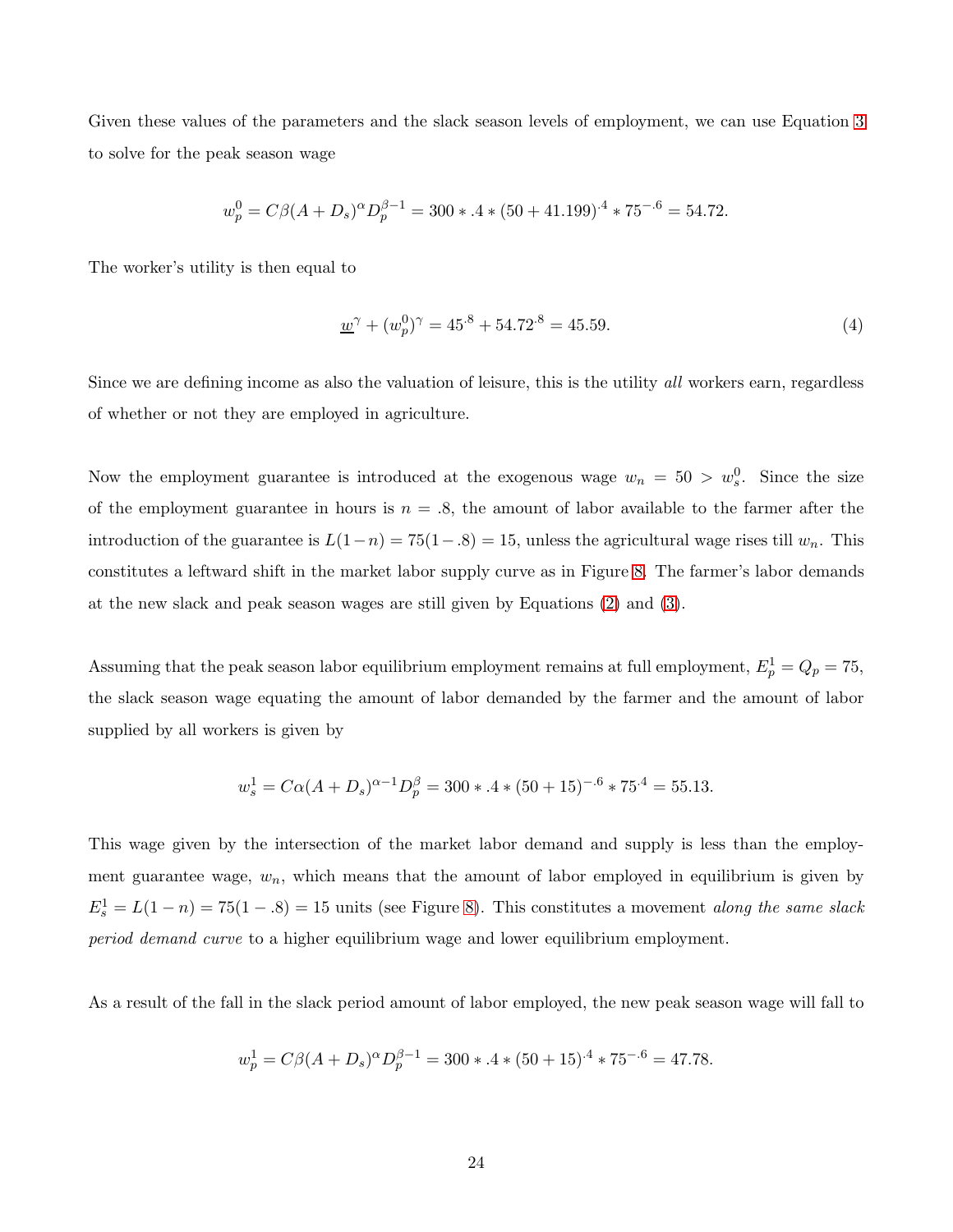The worker's slack season income is given by the sum of his earnings from the employment guarantee and the agricultural work,  $y_s^1 = w_s^1(1 - n) + w_n n$ .

The worker's utility is then equal to

<span id="page-24-0"></span>
$$
(w_s^1(1-n) + w_n n)^\gamma + (w_p^1)^\gamma = (55.13 \times 0.2 + 50 \times 0.8)^{.8} + 47.48^{.8} = 45.29.
$$
 (5)

Comparing Equation [\(5\)](#page-24-0) to the original utility without the employment guarantee in Equation [\(4\)](#page-23-0), we can see that in this example the worker's utility actually declines as a result of the introduction of the employment guarantee. As can be seen from the example, this is because the fall in the peak season wage is so large that it outweighs the rise in the slack season wage.

#### 5.2 Workers better off

In the second case let us choose the following parameter values:  $\alpha = \beta = .4$ ,  $A = 60$ ,  $C = 300$ . Again, we assume full employment in the peak season,  $E_p^0 = 75$  and the same reservation wage of  $\underline{w} = 45$ . In the slack period, farmers demand only

$$
Q_s^0 = \left(\frac{C\alpha Q_p^{0\beta}}{\underline{w}}\right)^{\frac{1}{1-\alpha}} - A = \left(\frac{300 * .4 * 75^4}{45}\right)^{\frac{1}{.6}} - 60 = 31.199 < 75
$$

number of workers at the reservation wage. The market labor supply is, however, 75. Thus in equilibrium the agricultural employment is determined by the short side of the market, in this case, the demand:  $E_s^0 = 43.75$ . The slack season wage is driven down to the reservation wage  $w_s^0 = \underline{w} = 45$ , but the peak season wage is higher at

$$
w_p^0 = C\beta (A + D_s)^{\alpha} D_p^{\beta - 1} = 300 \times 4 \times (60 + 31.199)^{.4} \times 75^{-.6} = 54.72.
$$

The worker's utility is given by

<span id="page-24-1"></span>
$$
\underline{w}^{\gamma} + (w_p^0)^{\gamma} = 45^{.8} + 54.72^{0.8} = 45.59. \tag{6}
$$

The employment guarantee is introduced into this economy, and a worker can avail of  $n = .8$  units of time at the same exogenous wage of  $w_n = 50$ . Now the maximum amount of labor available for the farmer is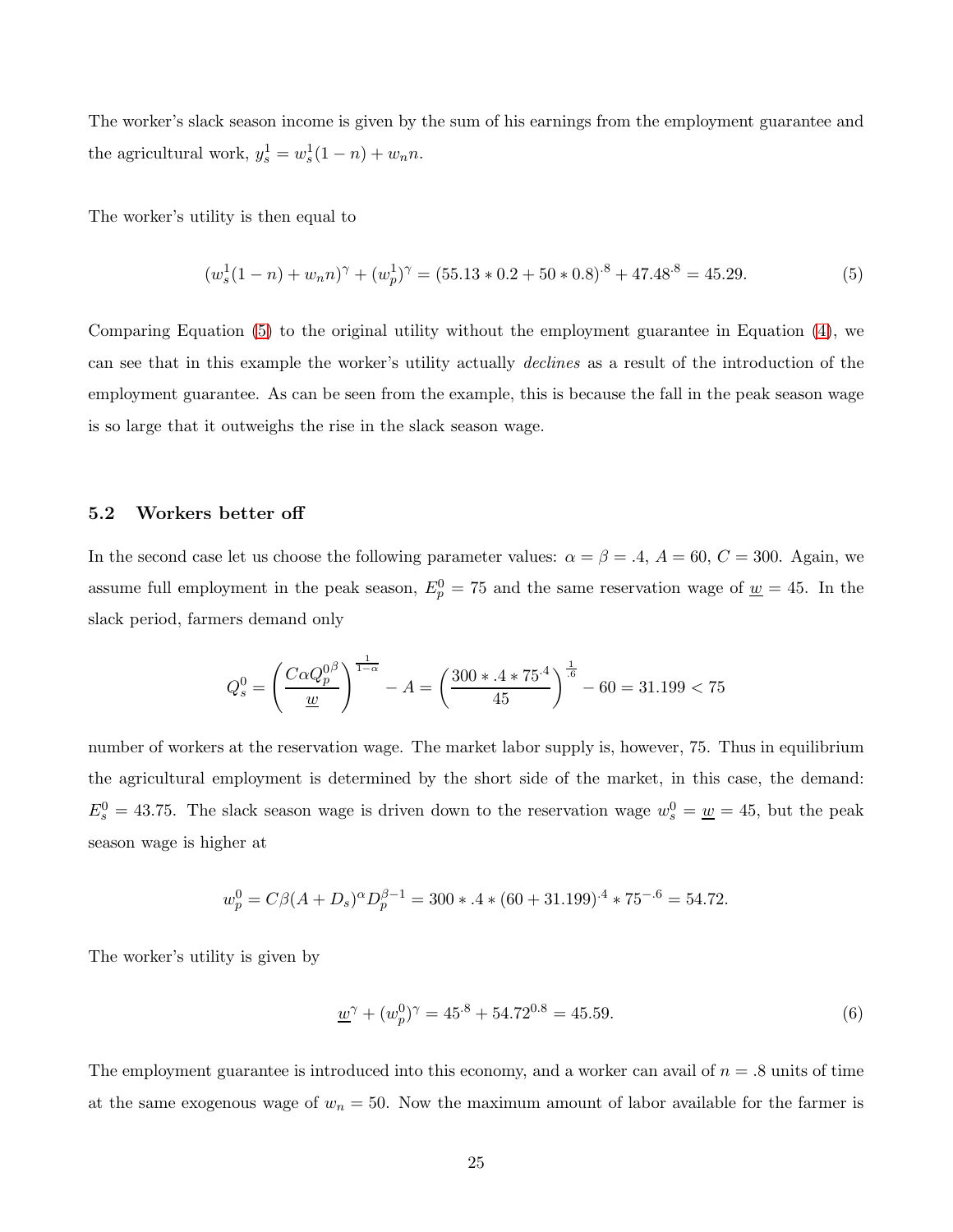again 15, unless he pays workers the same wage as the guarantee. The new slack wage is given by the intersection of the slack season labor demand curve and the new labor supply curve, which has shifted to the left for wages between the reservation wage and the employment guarantee wage (see Figure [8](#page-18-1) for a diagrammatic representation). Inserting the assumed parameter values and performing the same calculations as in the above example gives us  $w_s^1 = 50.60$ . The slack season wage has risen, though not as high as the employment guarantee wage. The new peak season wage has fallen to  $w_p^1 = 50.60$ , from Equation [\(3\)](#page-21-1). The worker's utility after the introduction of the guarantee is given by

<span id="page-25-1"></span>
$$
(w_s^1(1-n) + w_n n)^\gamma + (w_p^1)^\gamma = (50.60 \times 0.2 + 50 \times 0.8)^{.8} + 50.60^{.8} = 45.99. \tag{7}
$$

Comparing Equations  $(6)$  and  $(7)$  we can see that in this example the worker is made *better off* with the introduction of the employment guarantee. The reason for the workers being better off in this case versus the case discussed above is that the employment guarantee wage is higher here. So a higher employment guarantee wage can result in better worker welfare even if the production function remains unchanged.

Thus with the help of a numerical example we have shown that depending on the nature of the production function and other parameters like the size of the employment guarantee,  $n$ , and the wage it provides workers, it is possible for workers to be made worse off with the introduction of such a scheme.

## <span id="page-25-0"></span>6 Caveats

The purpose of this paper was to study the welfare effects of the employment guarantee scheme on the casual laborers in the agricultural sector, and to demonstrate that such a scheme could potentially also have adverse consequences in the short-term for those it is intended to benefit, if there are intertemporal spillovers between seasons and the market is competitive.

In the case of the Indian scenario, the latter assumption might prove to be too restrictive, as there is evidence (discussed in Section [1\)](#page-0-0) that the agricultural labor market is not in fact competitive, and there is evidence of implicit collusion on the part of the workers to keep wages raised above market clearing levels. Also if it is the case that there is a large amount of surplus labor in the slack season, then the introduction of the NREGA should have little or no effect on slack season agricultural employment and on slack season wages, which would mean that workers were made unambiguously better off. The number of empirical studies showing that in fact the introduction of the NREGA has had a significant upward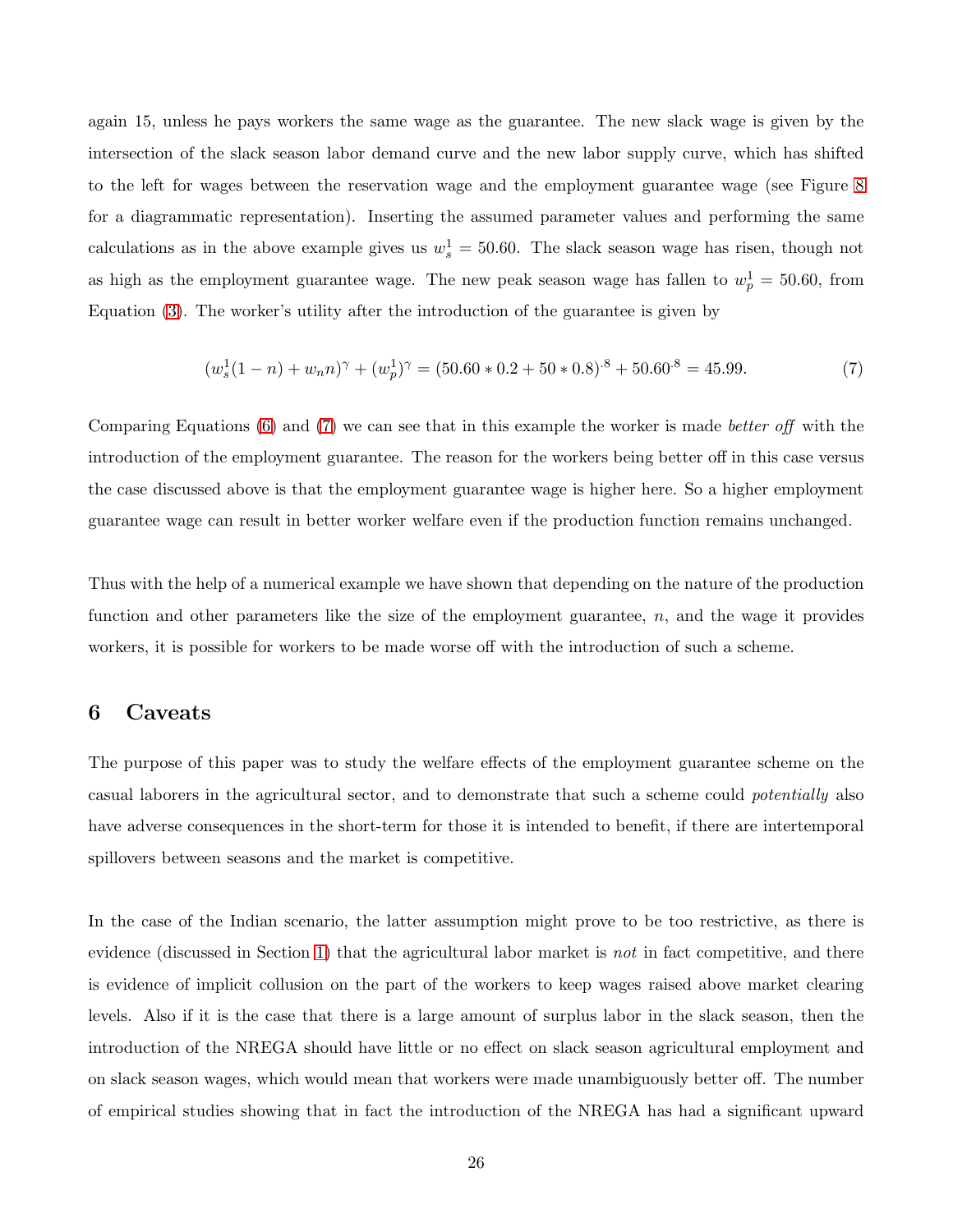impact on wages in the lean season would tend to suggest that labor cannot be in that much surplus, and so the effects outlined here are indeed plausible.

The degree to which intertemporal productivity spillovers do exist in the Indian context has not to my knowledge been studied until now. Part of the reason for that is perhaps that most surveys of employment and unemployment are conducted on an annual basis, rather than on a seasonal basis, and there is no way to conclude whether the amount of labor employed by a farmer in the peak season fluctuates with the amount of slack season labor he hired. This would, however, be an interesting question to assess.

With these caveats it is clear that this result is far from being conclusive, however in light of the many debates on popular media on the welfare effects of the NREGA it is interesting to think of one possible way in which it could potentially prove to be detrimental to those for whom it was instituted.

## <span id="page-26-0"></span>7 Conclusion

This paper contributes to the debate about the desirability of an employment guarantee such as the NREGA introduced recently in India by developing a simple theoretical framework within which is it possible to generate negative welfare effects for casual laborers. While policy makers might well have limited patience with the complaints of big farmers on rising wages and the reduction in the availability of labor at the previous going agricultural wage, there is also the possibility of potentially harmful effects even on the casual laborers the Act was instituted to help. Under the caveats mentioned above I should say that I do not believe the possibility of such an adverse effect is very realistic. However it is an interesting theoretical result that has not been mentioned in the literature as far as I am aware.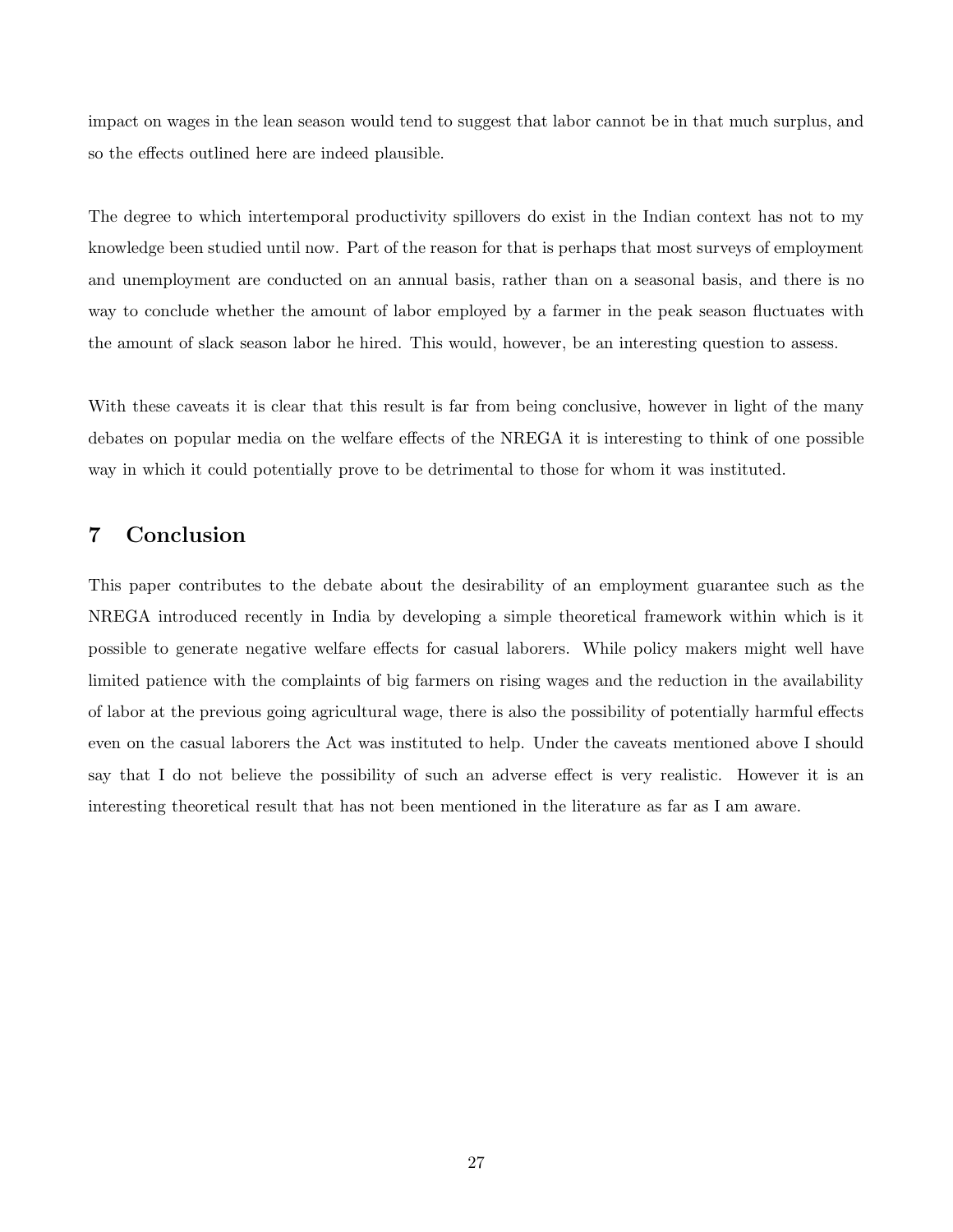# References

- <span id="page-27-8"></span>P. K. Bardhan. Wages and unemployment in a poor agrarian economy: A theoretical and empirical analysis. Journal of Political Economy, 87:479–500, 1979.
- <span id="page-27-4"></span>A. K. Basu. Impact of Rural Employment Guarantee Schemes on Seasonal Labor Markets: Optimum Compensation and Workers' Welfare. Journal of Economic Inequality, (1):1–34, March 2013.
- <span id="page-27-10"></span>A. K. Basu, N. H. Chau, and R. Kanbur. A theory of Employment Guarantees: Contestability, Credibility and Distributional Concerns. Journal of Public Economics, 93:482–497, 2009.
- <span id="page-27-1"></span>P. Chakraborty. Implementation of the National Rural Employment Guarantee Act in India: Spatial dimensions and Fiscal implications. Technical report, National Institute of Public Finance and Policy and The Levy Economics Institute of Bard College, 2007.
- <span id="page-27-0"></span>N. Dey and J. Drèze. Employment Guarantee Act: A Primer, 2007. URL http://www.[righttofoodindia](http://www.righttofoodindia.org/data/ega_english.pdf). [org/data/ega](http://www.righttofoodindia.org/data/ega_english.pdf) english.pdf.
- <span id="page-27-7"></span>J. Drèze and A. Mukherjee. *The Balance between Industry and Agriculture in Economic Development* vol.3: Manpower and Transfers, chapter Labour Contracts in rural India: theories and evidence. Macmillan Press, London, 1989.
- <span id="page-27-9"></span>A. K. Ghose. Wages and Employment in Indian agriculture. World Development, 8:413–428, 1980.
- <span id="page-27-6"></span>C. Imbert and J. Papp. Government Hiring and Labor Market Equilibrium: Evidence from India's Employment Guarantee. Presented at the ISI conference, New Delhi, December 2011. URL [http://](http://www.isid.ac.in/~pu/conference/dec_11_conf/Papers/ClementImbert.pdf) www.isid.ac.in/~pu/conference/dec 11 [conf/Papers/ClementImbert](http://www.isid.ac.in/~pu/conference/dec_11_conf/Papers/ClementImbert.pdf).pdf.
- <span id="page-27-5"></span>R. Jha, R. Gaiha, and M. K. Pandey. Net Transfer Benefits under India's Rural Employment Guarantee Scheme. Journal of Policy Modelling, Elsevier, 34(2):296–311, 2012.
- <span id="page-27-3"></span>D. Johnson. Can Workfare serve as a Substitute for Weather Insurance? The Case of NREGA in Andhra Pradesh. Technical report, Institute for Financial Management and Research, Centre for microfinance, 2009. URL http://ifmr.ac.[in/cmf/publications/wp/2009/32](http://ifmr.ac.in/cmf/publications/wp/2009/32_Johnson_NREGA_Bad%20Weather.pdf) Johnson NREGA Bad%20Weather.pdf.
- <span id="page-27-2"></span>R. Khera, editor. The Battle for Employment Guarantee. Oxford University Press, 2011.
- <span id="page-27-11"></span>A. Mas-Colell, M. D. Whinston, and J. R. Green. Microeconomic Theory. Oxford University Press, 1995.